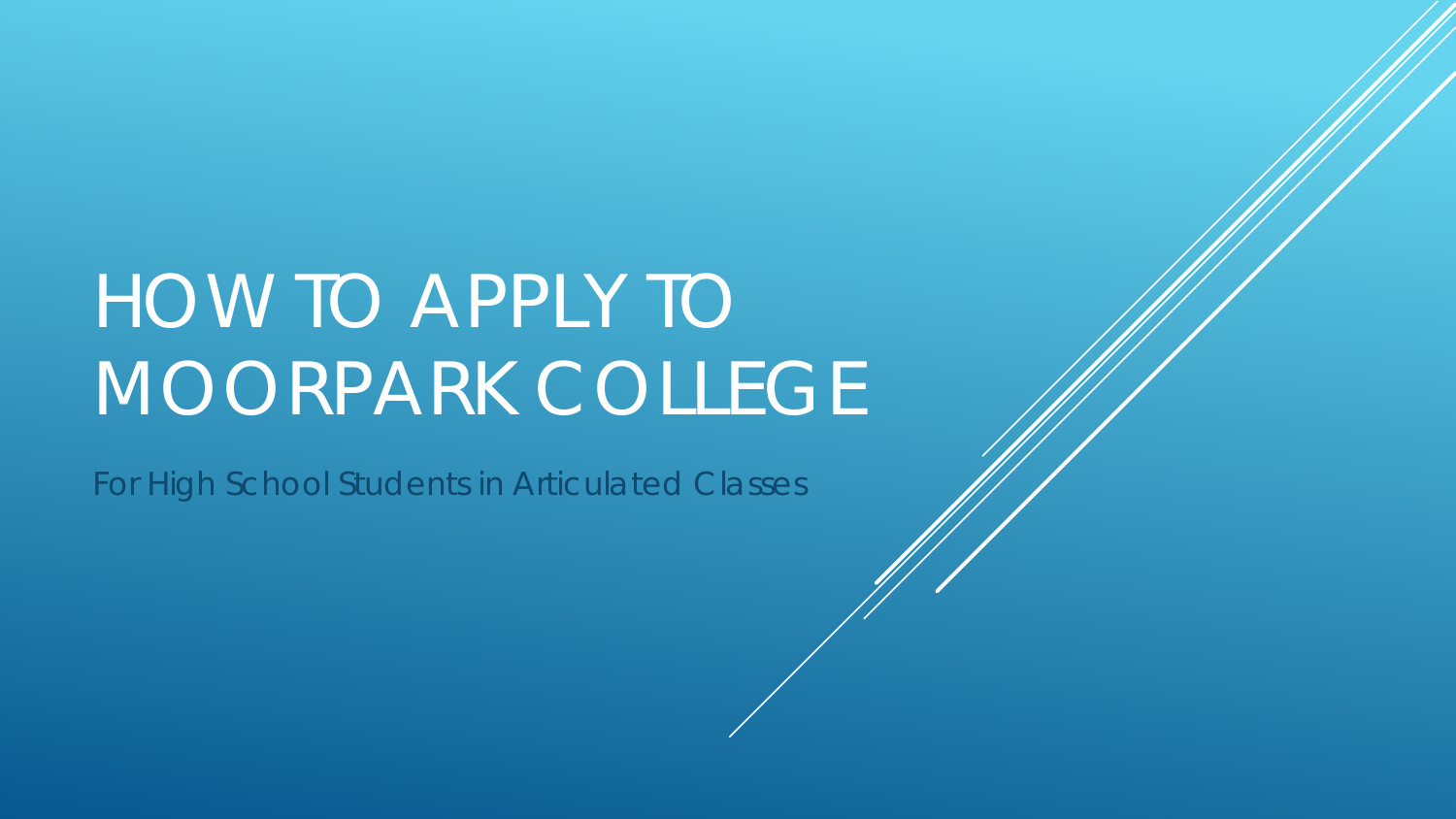## INSTRUCTIONS (READ THIS CAREFULLY!)

*You must apply to Moorpark College and receive a college ID number in order to*  receive credit for a high school articulated class. You college ID number is a nine digit *number that begins with "900" and is commonly referred to as a "900 Number"*

1. Use these directions and accompanying screen shots to apply for Moorpark College 2. Be careful to select *only* the options which are shown

### Tips:

- Google Chrome is the recommended internet browser. Some internet browsers may work better than others for the application.
- Remember: All students are welcome to attend Moorpark College, regardless of immigration status or documentation! Additionally, you are **not** required to have or to provide a Social Security Number!

**For questions or problems concerning the application or these instructions, contact**  Trevor Hess, Moorpark College Counselor, at (805)553-4767, or thess@vcccd.edu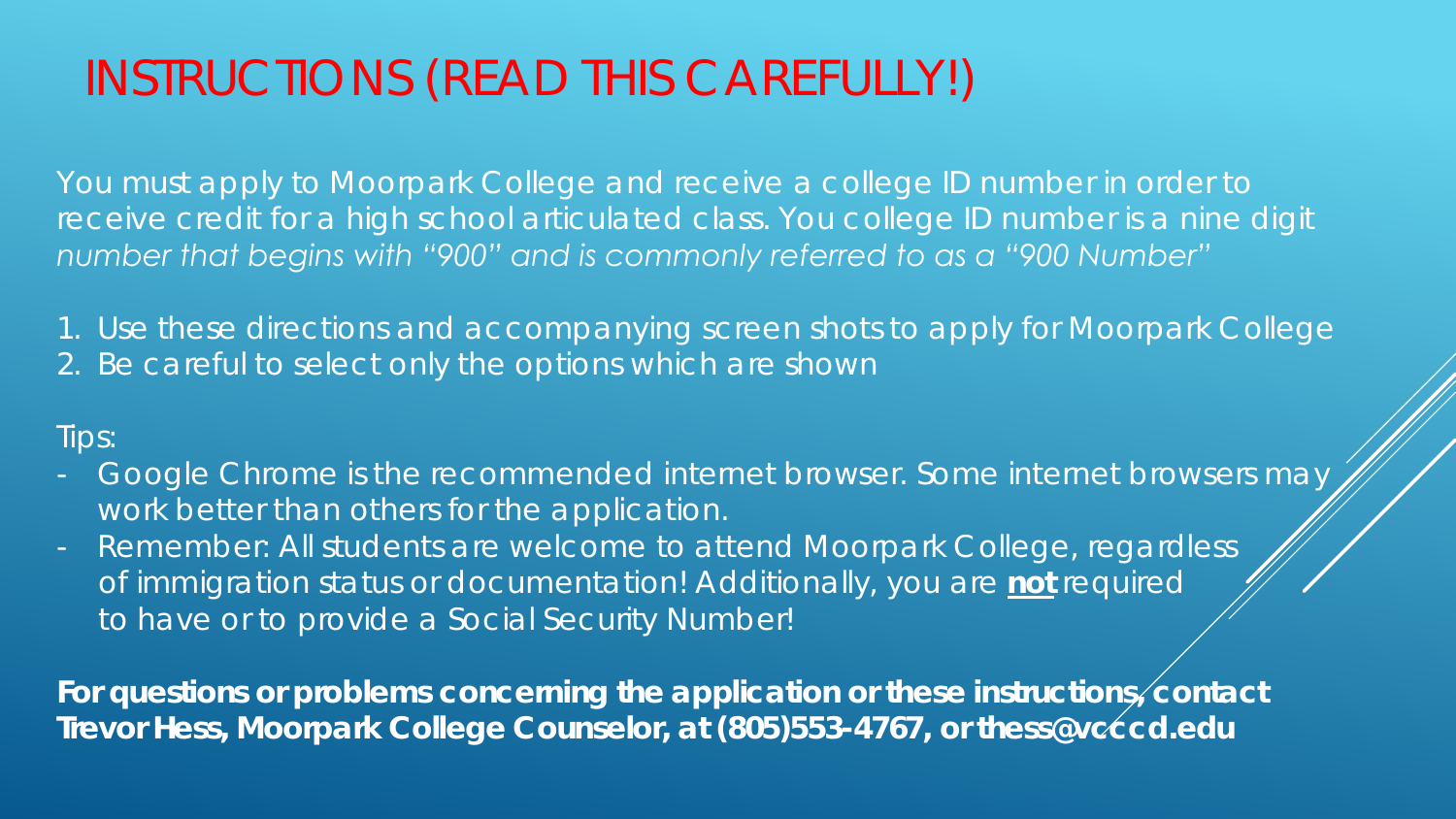#### **1. Go to www.moorparkcollege.edu and click "APPLY AND ENROLL"**

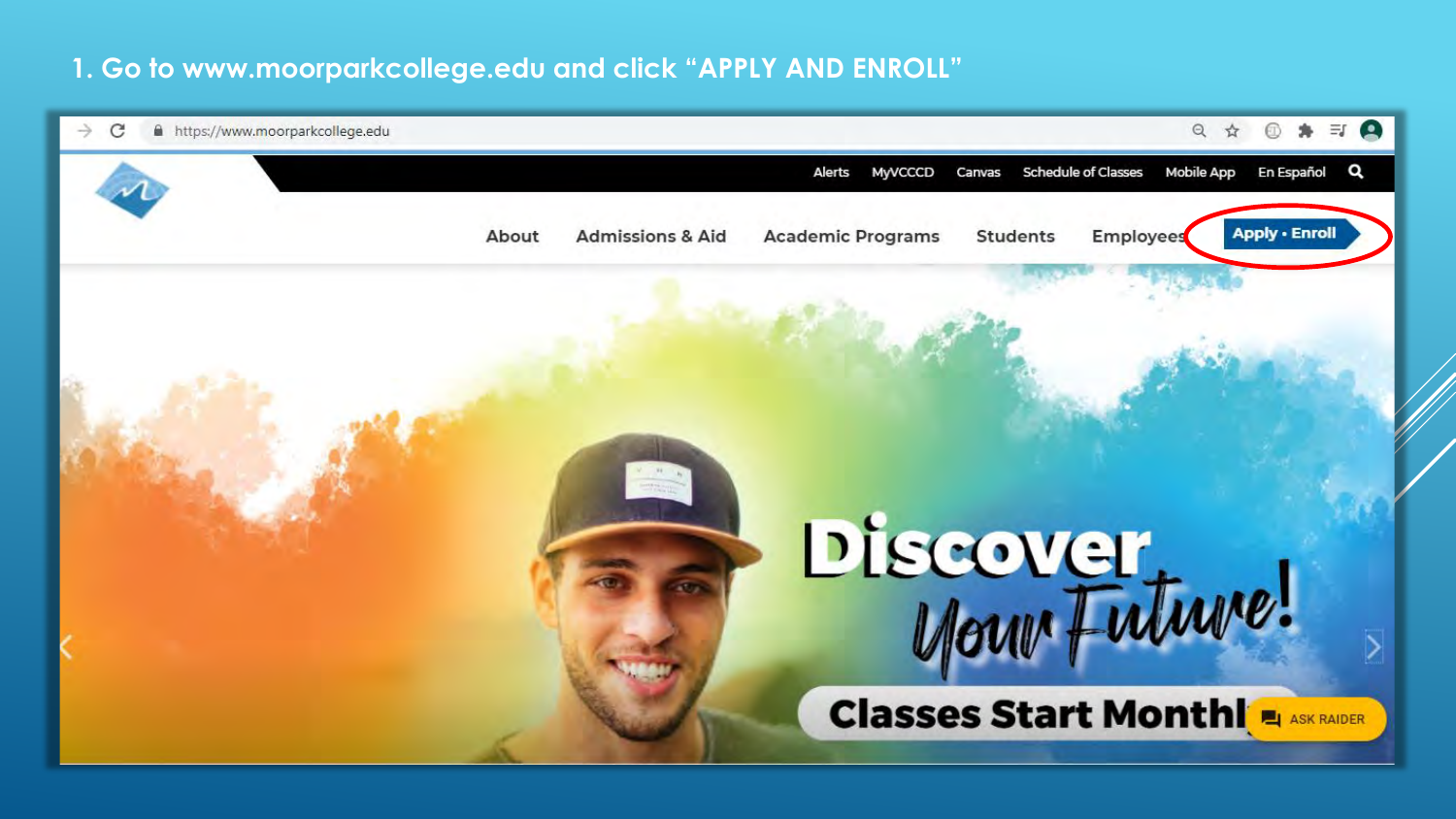### 2. From the drop down menu, click "Apply for Admission"

https://www.moorparkcollege.edu/apply-and-enroll

Q ☆ Ξſ

## **Apply and Enroll**

Home > Apply and Enroll

**APPLY FOR ADMISSION** 

INTERNATIONAL **STUDENTS** 

### **Moving Forward Together Moorpark College Welcomes ALL Students**

We embrace the uniqueness of each and every student. As Champions in diversity and higher education, we offer wrap-around support services to all of our students in their educational journey. Each course offered by Moorpark College is open to enrollment regardless of immigration status and age. **Student Stimulus CASH** 

moorparkcollege.edu/apply-and-enroll/apply-admission ash Vouchers and more. We welcome you to Begin your

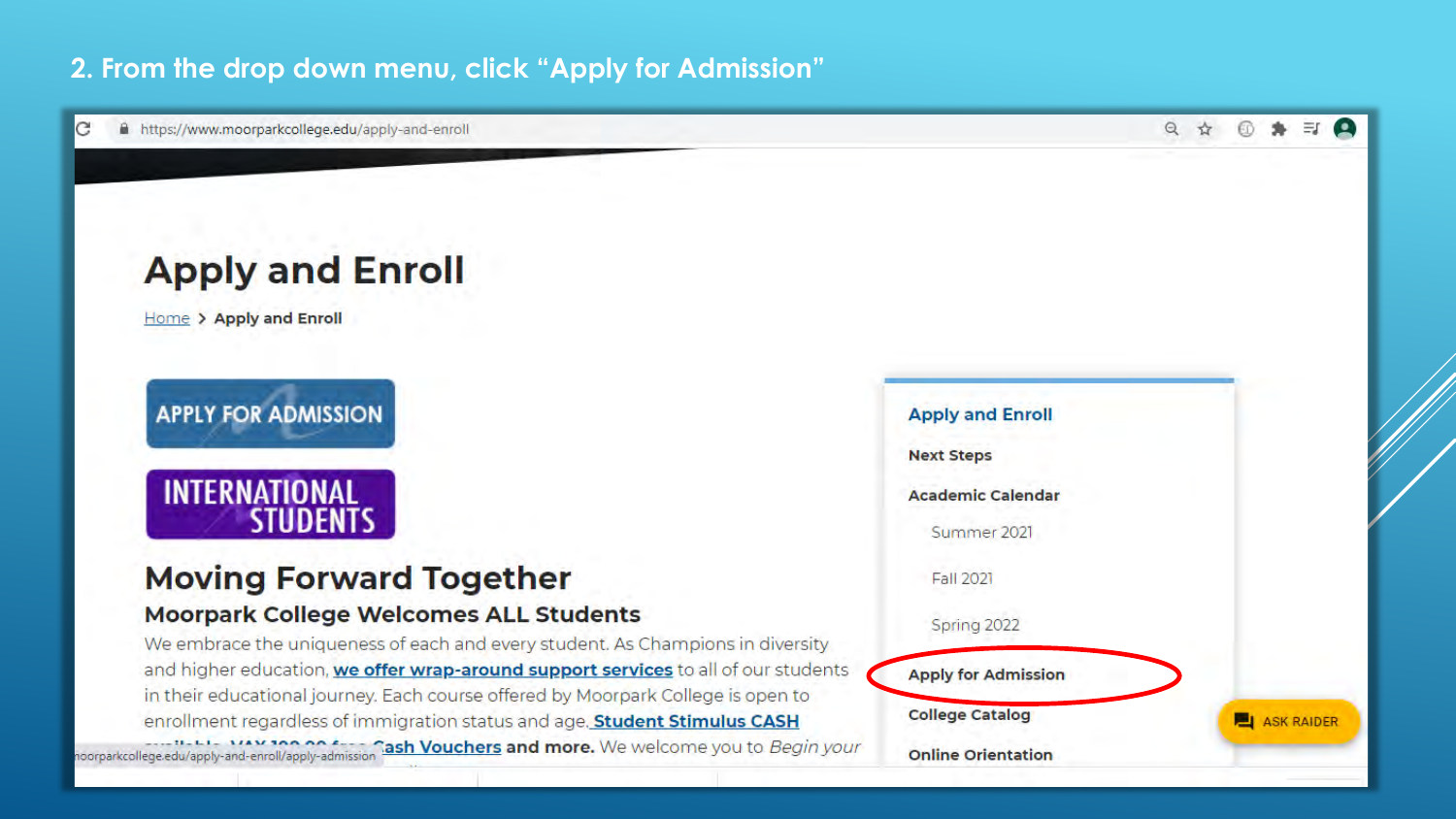#### 3. Click "Online Application for Admission"

## **Apply for Admission**

Home > Apply and Enroll > Apply for Admission

#### **Apply Online Now**

**Online Application for Admission** 

· You are engible to attend moorpark College if you have graduated from high school or are 18 years of age.

· You may also be eligible to attend under Dual Enrollment if you are still attending high school or below.

#### **International Students**

#### **Here is a list of most Frequently Asked Questions Returning Students:**

- Re-Apply after missing two primary terms (Not Summer): Online Application for Admission
- students may make changes to their e-mail addre

#### **Apply and Enroll**

**Next Steps** 

**Academic Calendar** 

Spring 2021

Summer 2021

Fall 2021

#### **Apply for Admission**

**College Catalog** 

**Online Orientation**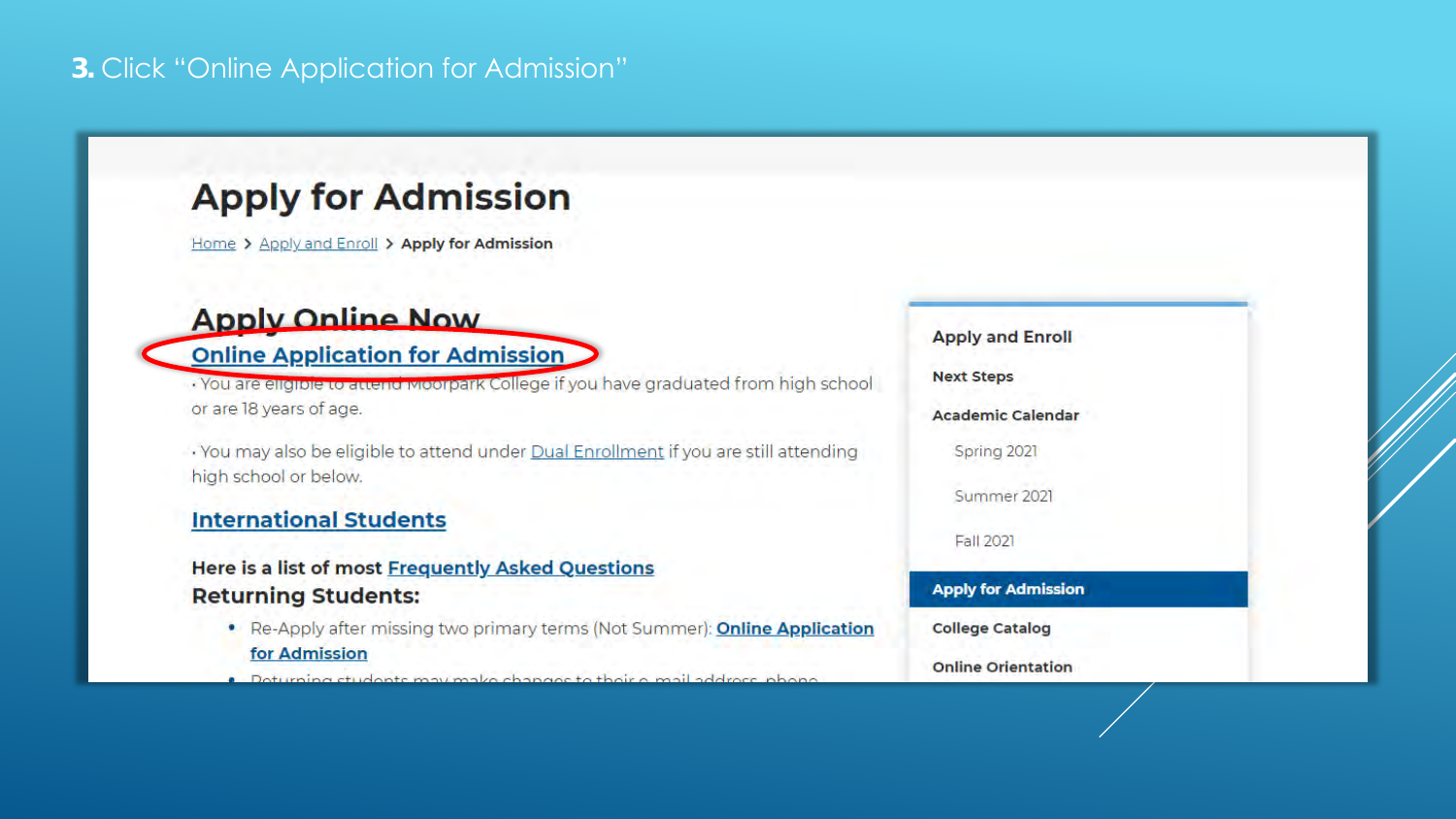## 4. Click "Create an Account."

## *Note: If you have previously applied to Moorpark College, click "Sign In" in order to access*

*your account, then after signing in, skip to Step 13 of these instructions)*

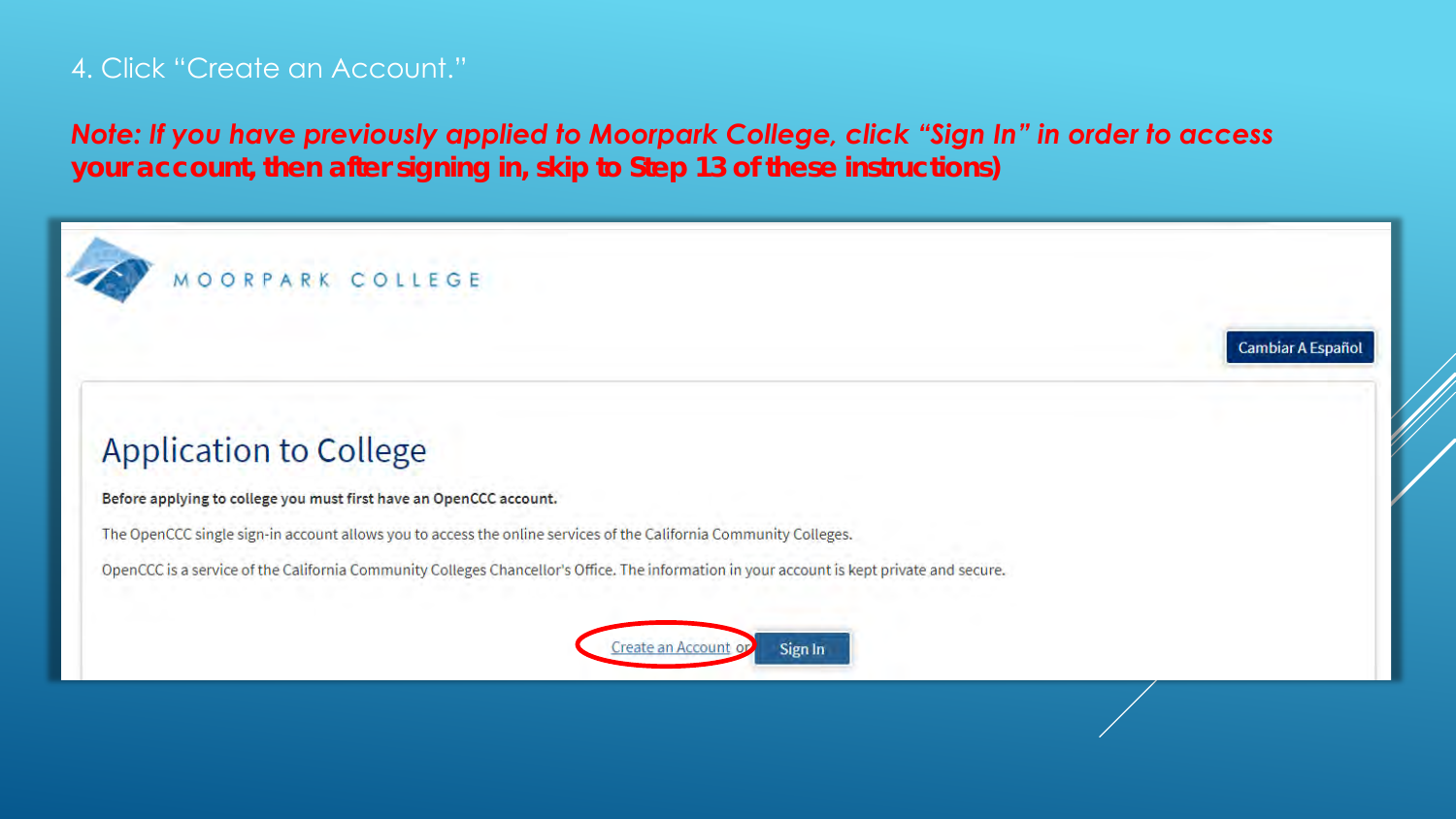5. Enter your mobile phone number to begin creating your account, OR, click "Use email instead" to use an email address. Once you have provided a mobile number or email address you will be asked to verify your identity before proceeding to create your account



ORPARK COLLEGE



## **Create Your Account**

Enter your mobile phone number to begin creating your California Community Colleges student account. You will receive a code via text message to verify your identity and keep your account secure.

#### **Mobile Phone**

For international numbers insert + before country code

#### Use email instead

**Text My Verification Code** 

Back to Sign In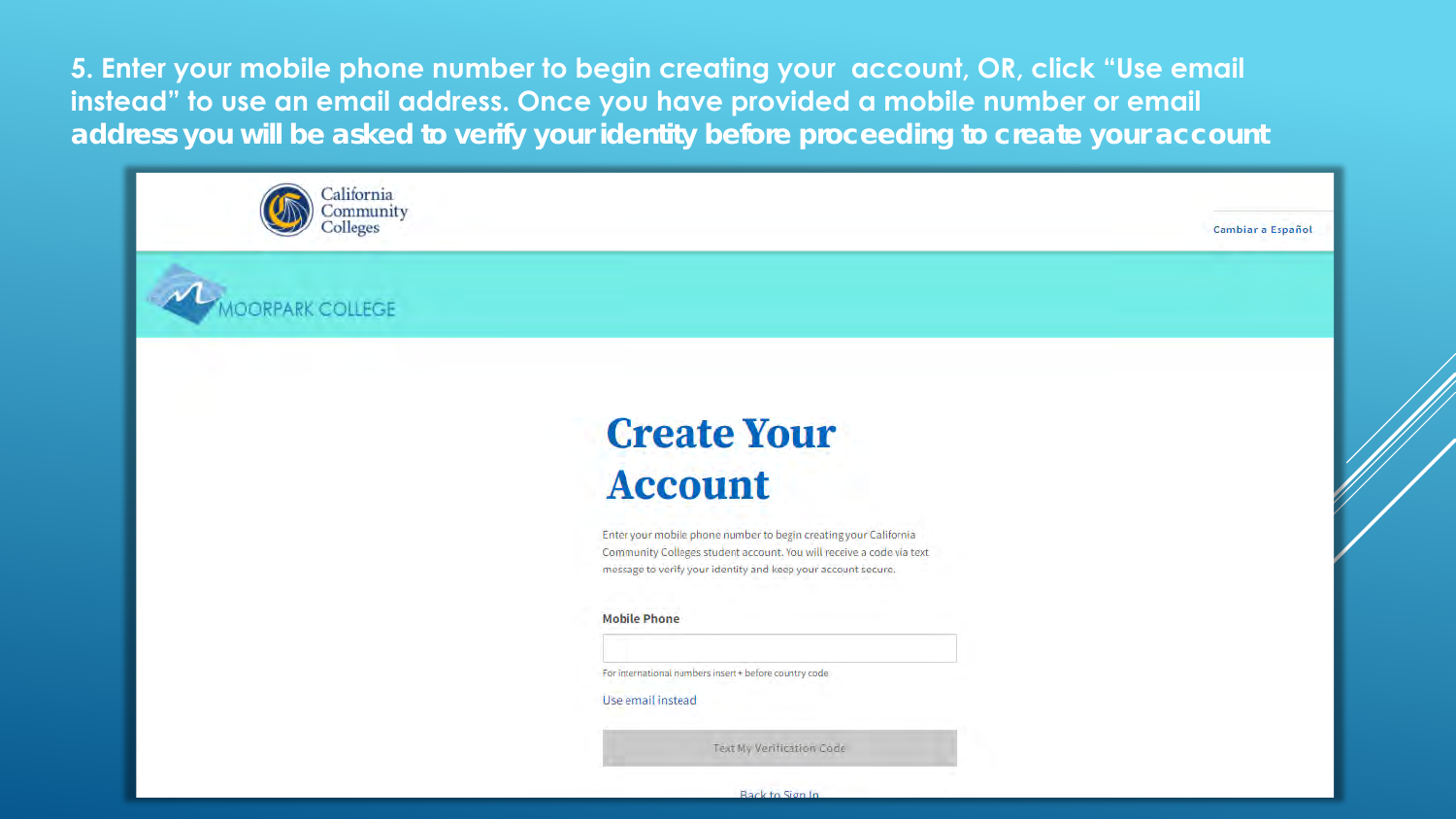**6. Enter your email address two times, then**

- **- Enter a phone number**
- **- Check the box to agree to the Terms of Use**
- **- Answer the question about whether you are homeless, and click Next**

| <b>Confirm Email Address</b>                           |                                                                                                                                                                                                                                                                                   |  |
|--------------------------------------------------------|-----------------------------------------------------------------------------------------------------------------------------------------------------------------------------------------------------------------------------------------------------------------------------------|--|
| <b>Primary Phone Number</b>                            | <b>Phone Type</b>                                                                                                                                                                                                                                                                 |  |
| 6054500693                                             | Motille.                                                                                                                                                                                                                                                                          |  |
| For international numbers insert- furlero country code |                                                                                                                                                                                                                                                                                   |  |
|                                                        |                                                                                                                                                                                                                                                                                   |  |
| designated schools and programs.                       | I agree to the Terms of Use and to receive calls and/or texts and emails at any phone number and/or email I have provided or may provide<br>in the future, including any wireless number, from any entity associated with my application process, including but not limited to my |  |
|                                                        | Are you currently homeless?"                                                                                                                                                                                                                                                      |  |
|                                                        | ⊙ Yes ⊙ No                                                                                                                                                                                                                                                                        |  |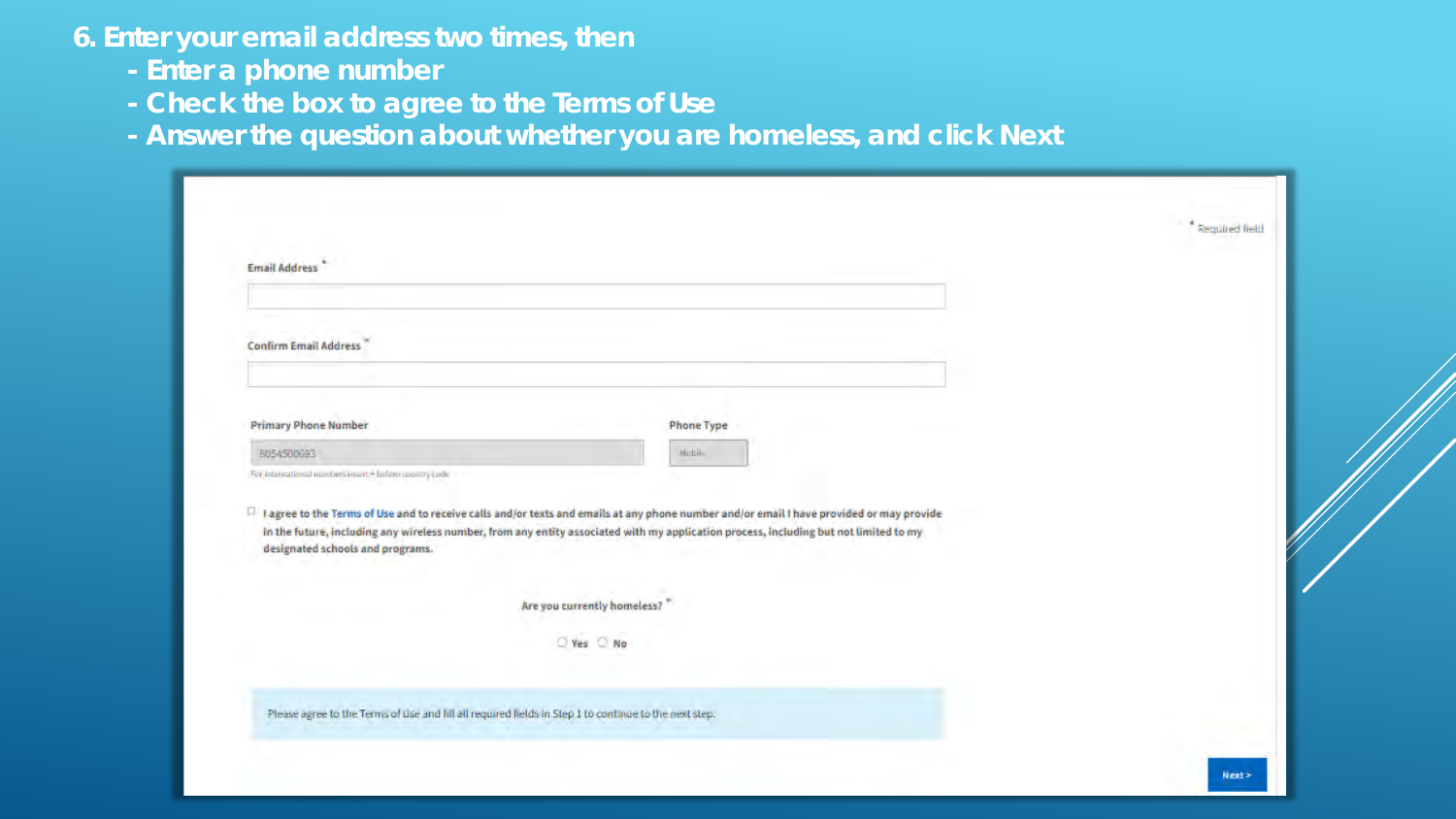## **7. Enter your address (where you live or where you get mail)**

| Country <sup>®</sup> <b>@</b> | <b>COLL</b><br>$\mathcal{X}$ of |  |
|-------------------------------|---------------------------------|--|
| United States                 |                                 |  |
| Zip Code <sup>*</sup>         |                                 |  |
|                               |                                 |  |
| Street 1 $^\ast$              |                                 |  |
|                               |                                 |  |
| Street 2                      |                                 |  |
|                               |                                 |  |
| City <sup>*</sup>             |                                 |  |
|                               |                                 |  |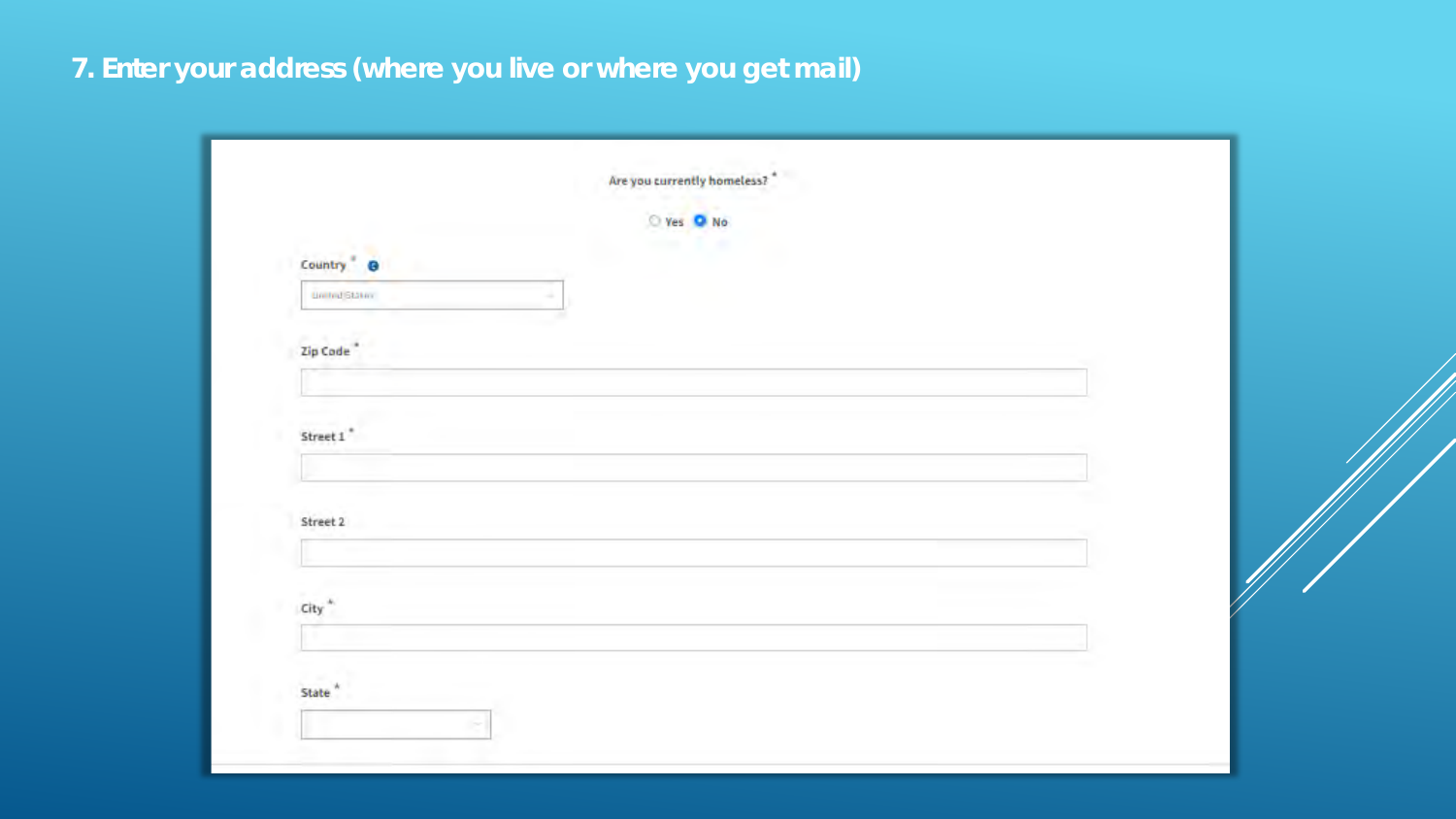**8. Enter your full name. If you have a suffix (such as "Jr."), select it from the drop down list. Enter your preferred name, and select your Date of Birth two times. Then click Next**

| <b>Legal Middle Name</b>                     |  |
|----------------------------------------------|--|
|                                              |  |
| Legal Last Name <sup>*</sup>                 |  |
| Less Last Name of Required<br><b>COMPANY</b> |  |
| an inte<br>Suffix<br>Home                    |  |
| <b>Preferred Name</b>                        |  |
|                                              |  |
| Date of Birth                                |  |
| $\Box$<br>mm/dd/yyyy                         |  |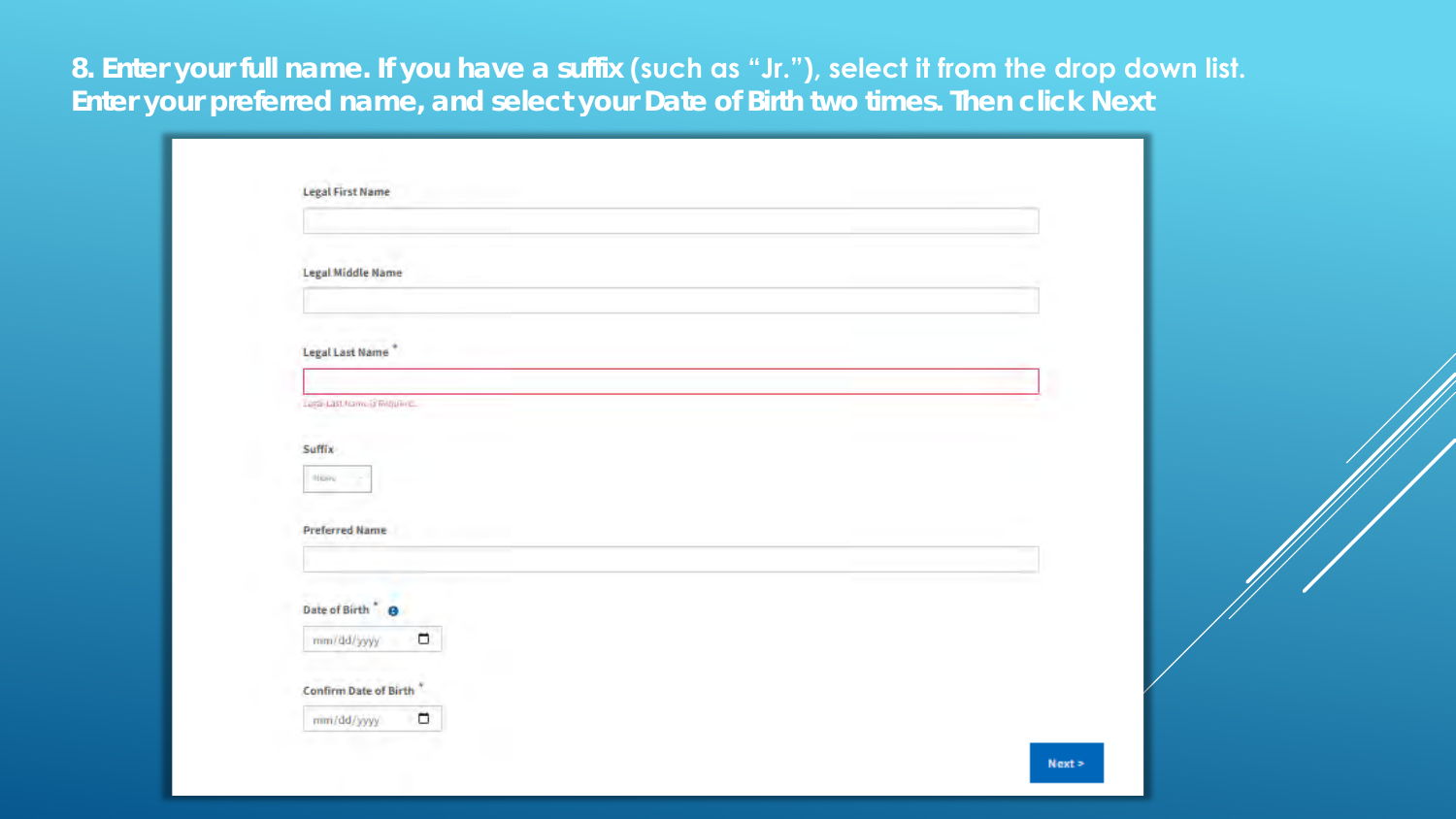**9. Create a password for you application account, using the guidelines on the left side of the screen. Then click Create Account**

| Step 2 Personal Information |                                                                                                               |                         |  |
|-----------------------------|---------------------------------------------------------------------------------------------------------------|-------------------------|--|
| Step 3 Credentials          |                                                                                                               |                         |  |
|                             | Password must:                                                                                                |                         |  |
|                             | - not contain your name                                                                                       | Password                |  |
|                             | - be at least 8 characters in length                                                                          | Password required.      |  |
|                             | - contain at least one uppercase letter                                                                       | <b>Confirm Password</b> |  |
|                             | - contain at least one lowercase letter                                                                       |                         |  |
|                             | - contain at least one number                                                                                 |                         |  |
|                             | - contain at least one of the following special characters $(l, \varpi)$ ,<br>#, S, %, $\land$ , & or $\land$ | <b>Ereate Account</b>   |  |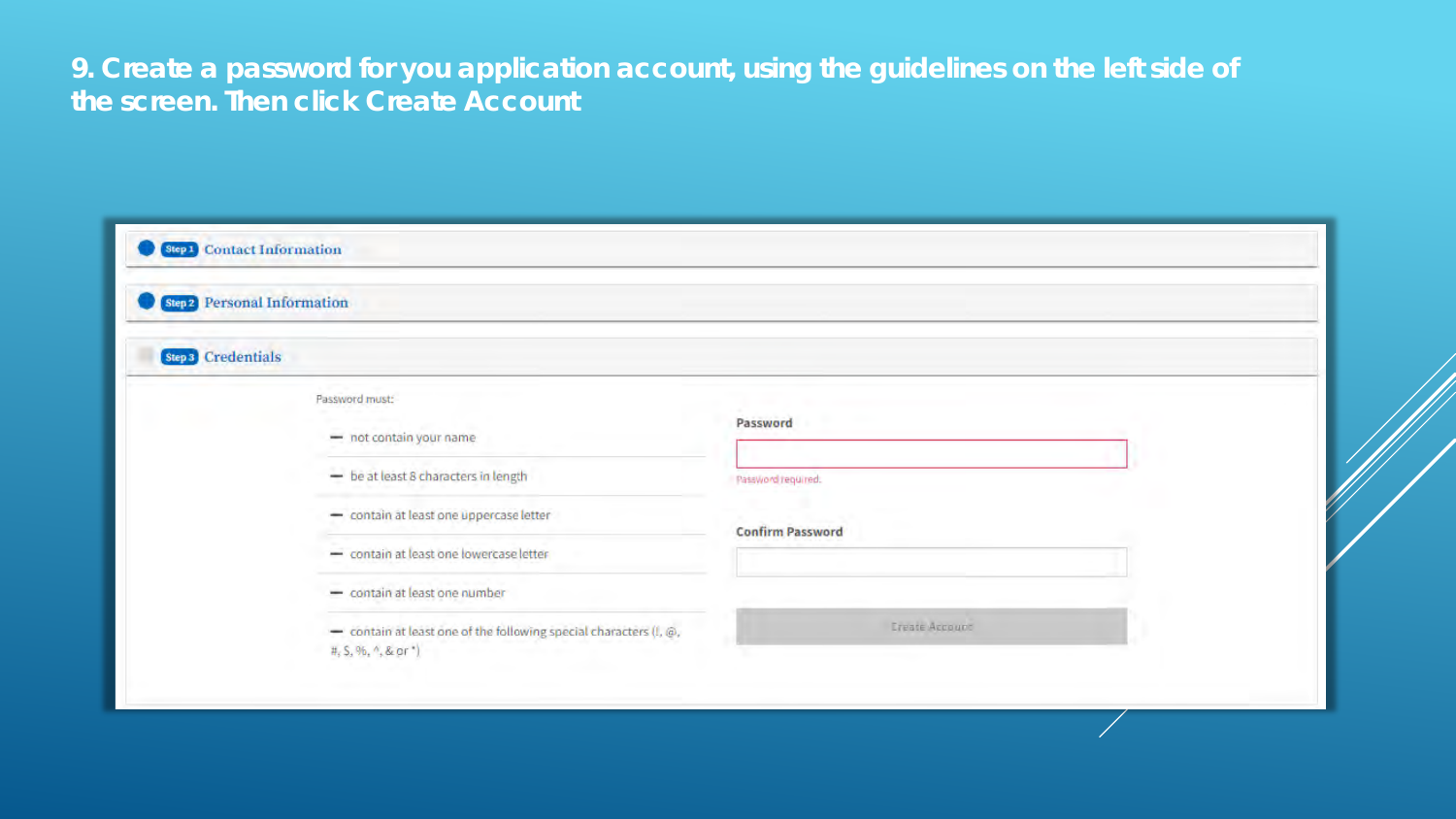## **10. Click "Start a New Application"**

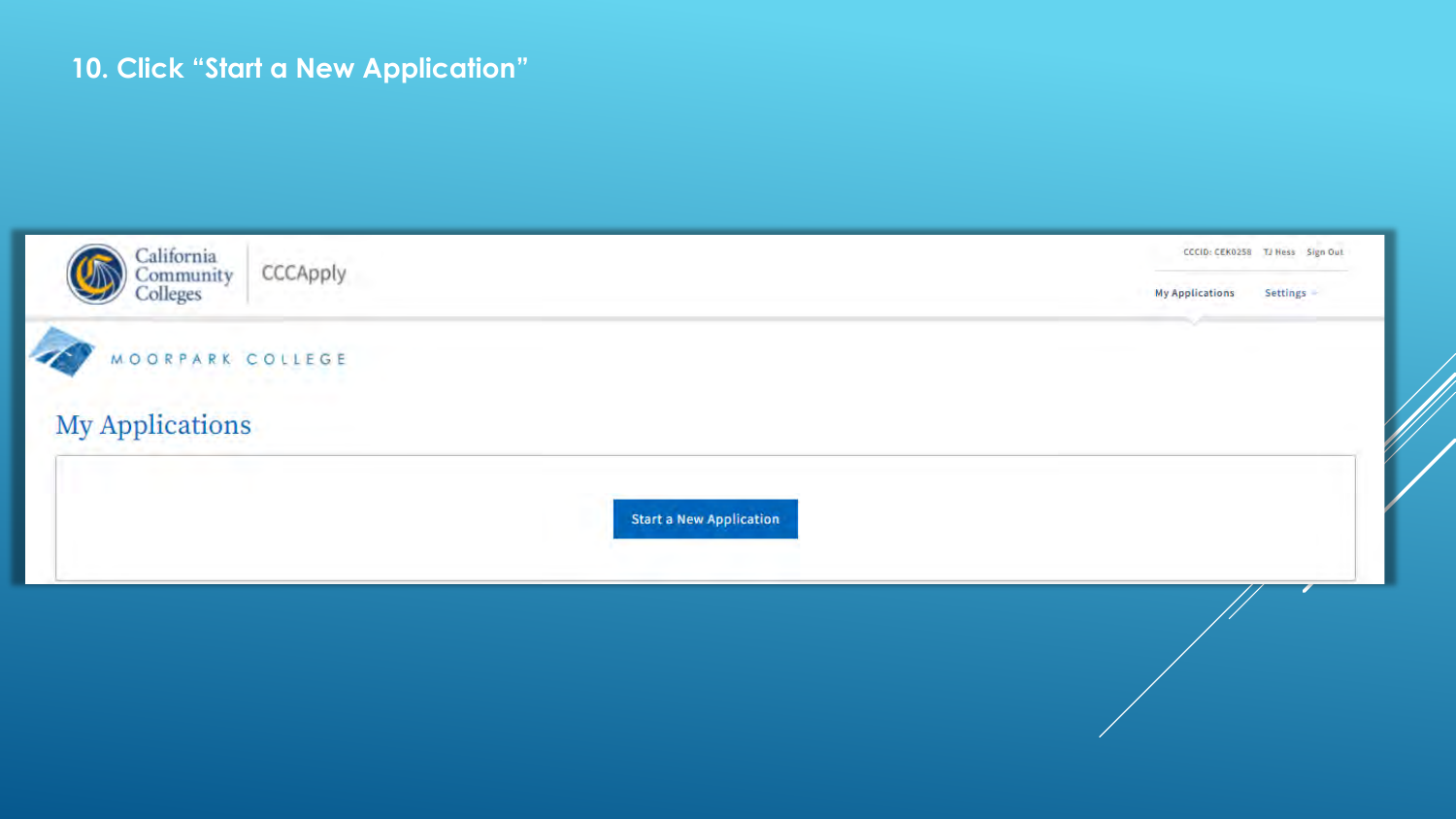| Protite                      |  |
|------------------------------|--|
| Education                    |  |
| Citizenship/Military         |  |
| Residency                    |  |
| <b>Needs &amp; Interests</b> |  |
| Demographic Information      |  |
| Supplemental Questions       |  |
| Submitsion                   |  |

| <b>Enrollment Information</b>                           |  |
|---------------------------------------------------------|--|
| Term Applying For ®                                     |  |
| SPRING 2022 - 202203 (January 10, 2022 to May 18, 2022) |  |
| Educational Goal ®                                      |  |
| Undecided on goal.                                      |  |
| Major Category @                                        |  |
| All Majors                                              |  |
| Intended Major or Program of Study ®                    |  |
| General Studies: Humanities Pattern I-AA                |  |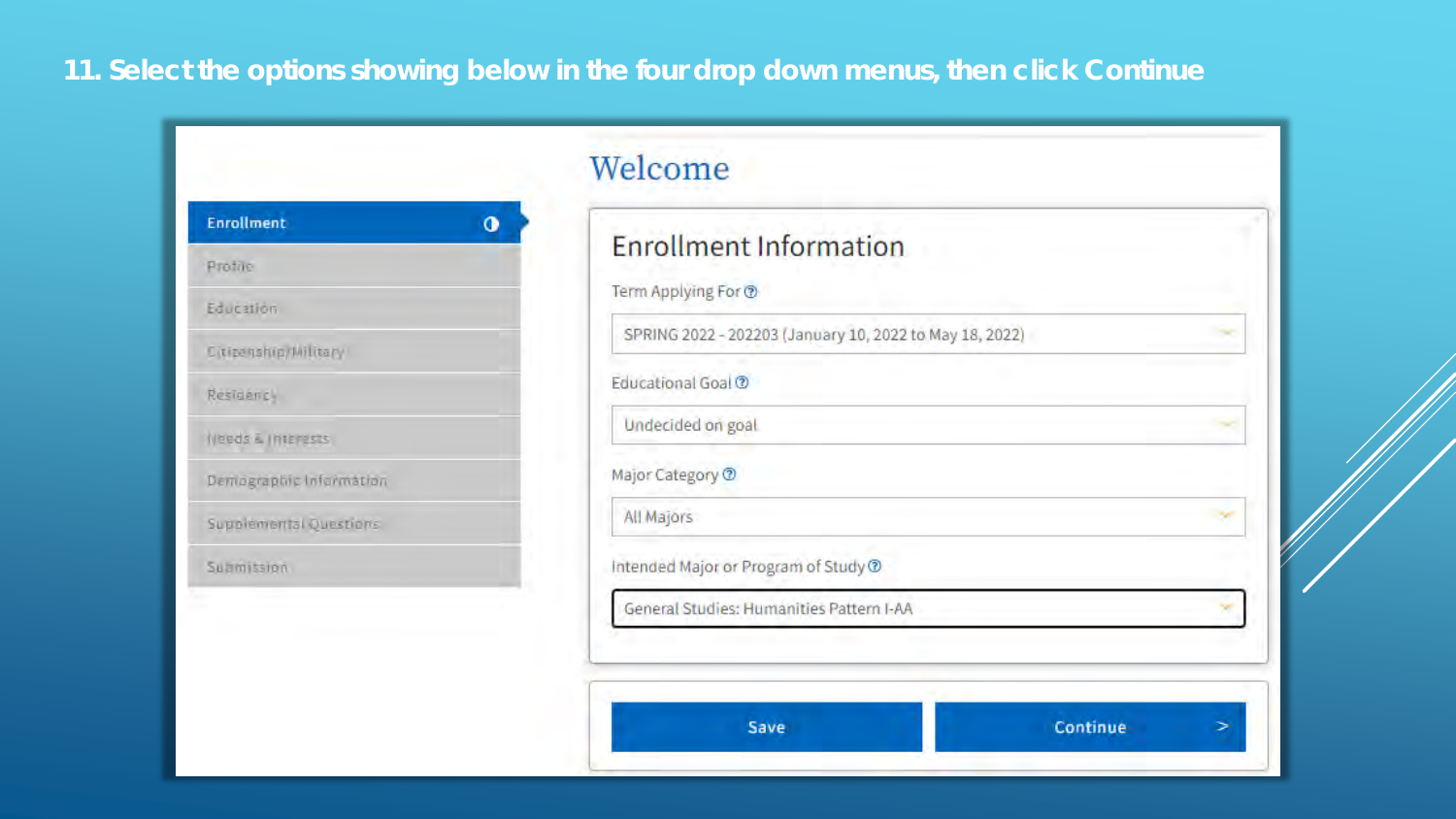**12. Answer Yes or No to the question about "Previous Name." For Social Security Number (SSN), remember that you are not required to have a SSN and you are not required to provide one.**

|                                |           | Profile                                                                                                                                                                                           |  |  |
|--------------------------------|-----------|---------------------------------------------------------------------------------------------------------------------------------------------------------------------------------------------------|--|--|
| <b>Enrollment</b>              | v         |                                                                                                                                                                                                   |  |  |
| Profile                        | $\bullet$ | <b>Previous Name</b>                                                                                                                                                                              |  |  |
| Education                      |           | Do you have a previous legal name that was used on legal documents or education<br>transcripts?                                                                                                   |  |  |
| Cisteenship/Military.          |           | O Yes O No                                                                                                                                                                                        |  |  |
| Residency                      |           |                                                                                                                                                                                                   |  |  |
| <b>Needs &amp; Interests</b>   | Ō         |                                                                                                                                                                                                   |  |  |
| <b>Demographic Information</b> | $\circ$   | <b>Social Security Number</b>                                                                                                                                                                     |  |  |
| <b>Supplemental Questions</b>  | $\circ$   | The Social Security Number (SSN) or Taxpayer Identification Number (TIN/iTIN) is used by the<br>college as a means of matching student records, facilitating federal financial aid, and reporting |  |  |
| Submission                     |           | tax-related information to the Internal Revenue System (IRS). However, it is not required for<br>admission.                                                                                       |  |  |
|                                |           | Why am I being asked for my social security number?                                                                                                                                               |  |  |

O No, I do not have a social security number or taxpayer identification number, or I decline to provide one at this time.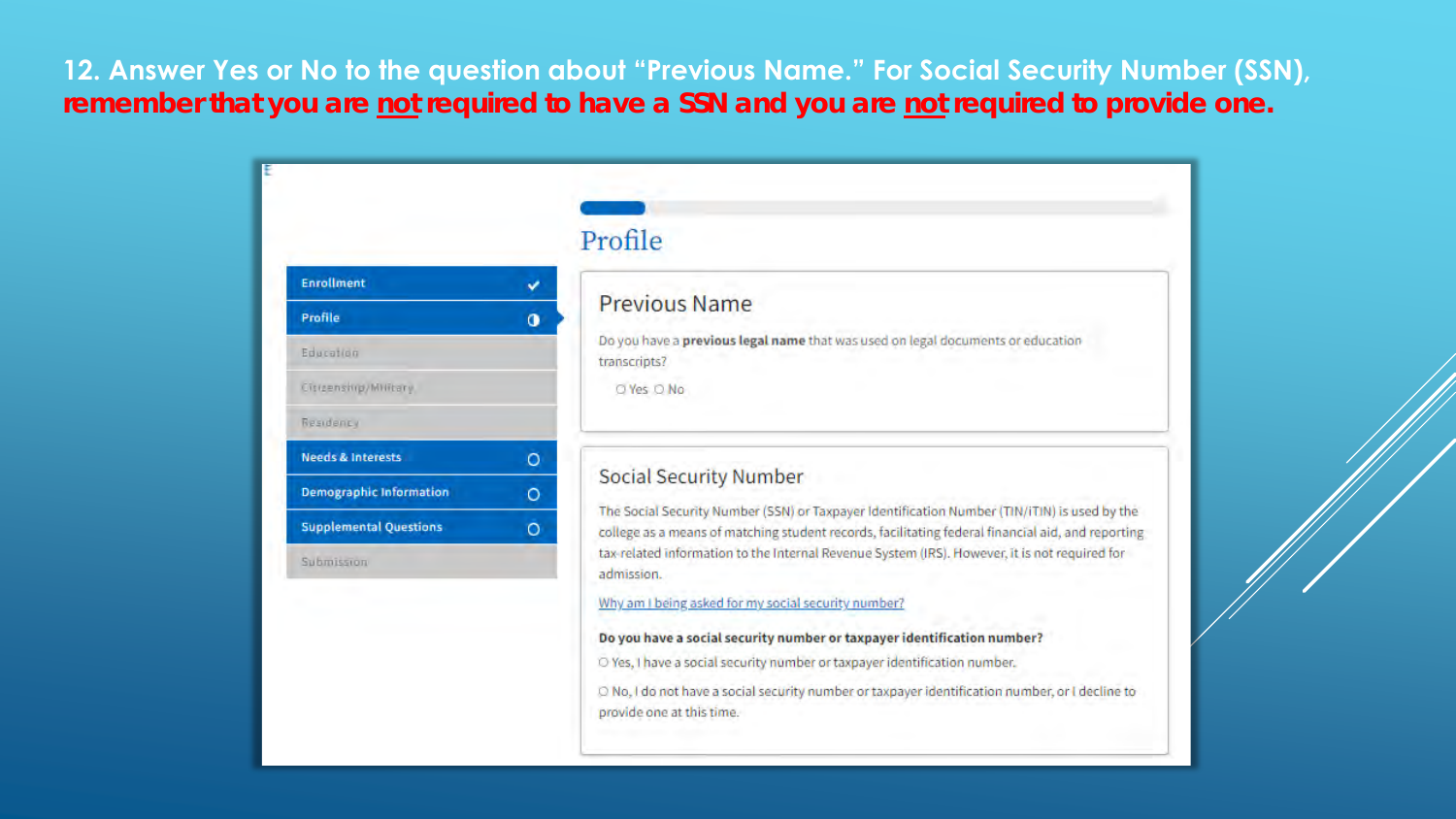## **13. Enter the information requested for your Parent/Guardian. Do not select the options below that unless they apply to you.**

|     | Parent/Guardian Information<br>Determining your California residency for tuition purposes is based on the residency of your |
|-----|-----------------------------------------------------------------------------------------------------------------------------|
|     | parent(s) or guardian(s) until you are 19 years of age, except in certain special circumstances.                            |
|     | Nonresident students who meet eligibility requirements may apply for nonresident tuition<br>exemption (AB540). @            |
|     | Select the statement that applies to you:                                                                                   |
|     | Il have a parent or guardian.                                                                                               |
|     | Enter the name of your parent or guardian below.                                                                            |
|     | First Name (2)                                                                                                              |
|     |                                                                                                                             |
|     | Last Name (2)                                                                                                               |
|     |                                                                                                                             |
|     | Relationship ®                                                                                                              |
|     | - Select Relationship-                                                                                                      |
|     | O I was in foster care at any time after my 13th birthday.                                                                  |
|     | O ( do not have a parent or guardian, or at least one of the following systements is true about                             |
| me: | I do not have a wise parent or guardian.                                                                                    |
|     | I am or have been married.                                                                                                  |
|     | I am legally emana pated                                                                                                    |
|     | As you can uary 09, 2022, I will be on active duty in the arms is envices                                                   |
|     | As we languary 09, 2022, I will have been self-supporting for a reast one year.                                             |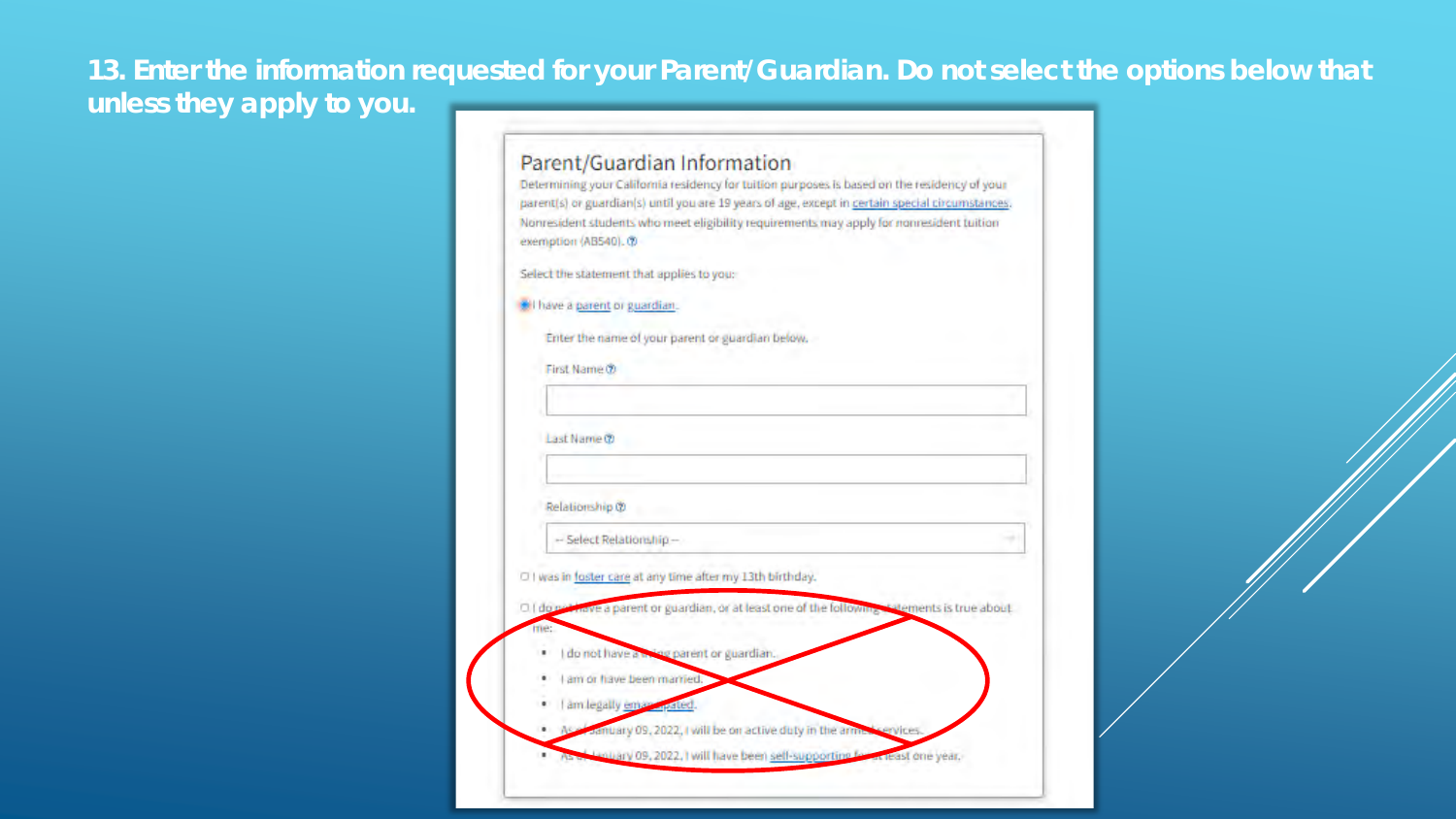## **14. Under Current Mailing Address, check the box marked below, and click Continue**

| Include apartment number or suite<br>City <sup>®</sup><br>State ® |                  |  |
|-------------------------------------------------------------------|------------------|--|
|                                                                   |                  |  |
|                                                                   |                  |  |
|                                                                   |                  |  |
|                                                                   | Street Address ® |  |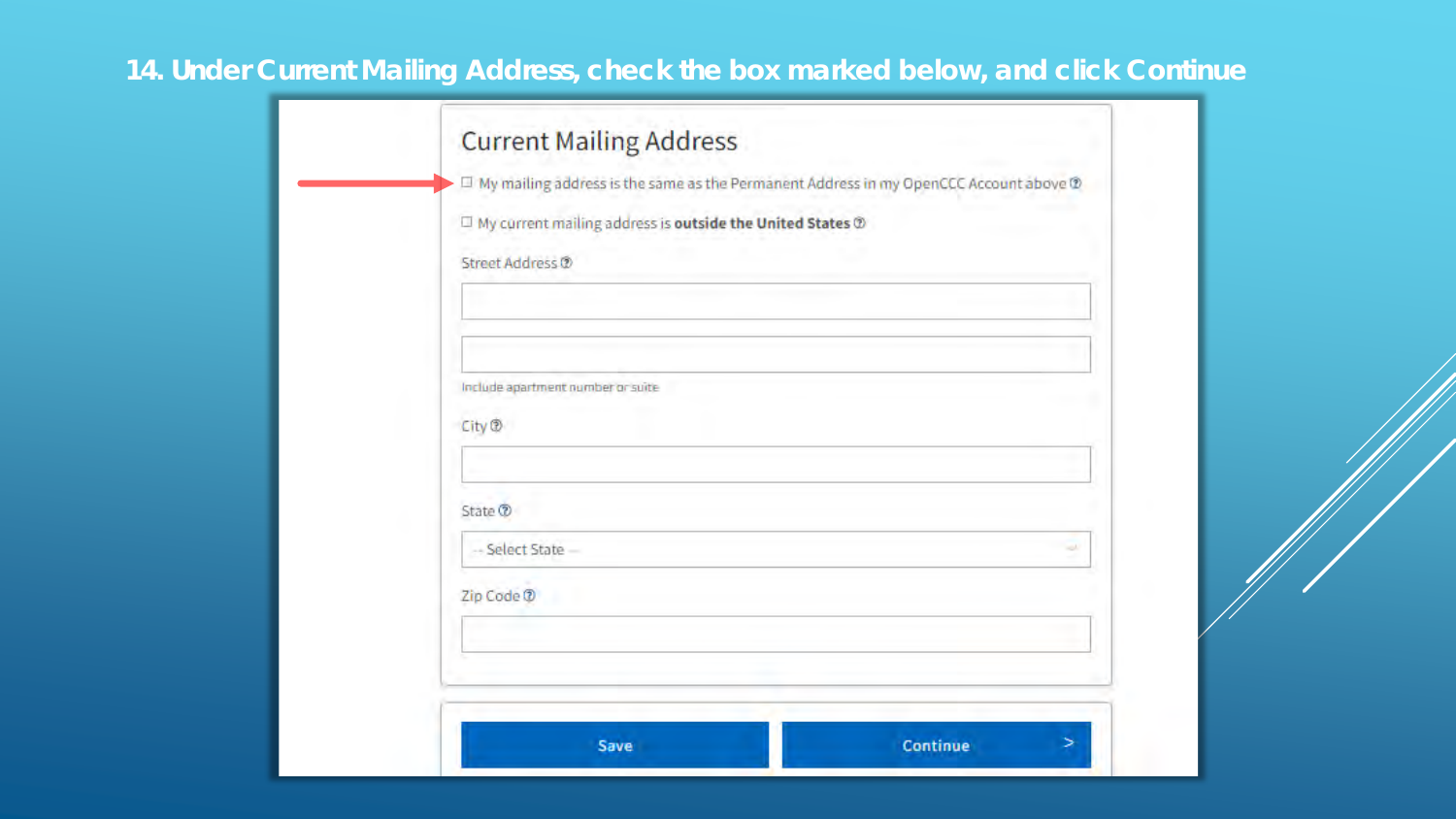#### **15. For College Enrollment Status, select "Enrolling in high school or lower grade and college at the same time"**

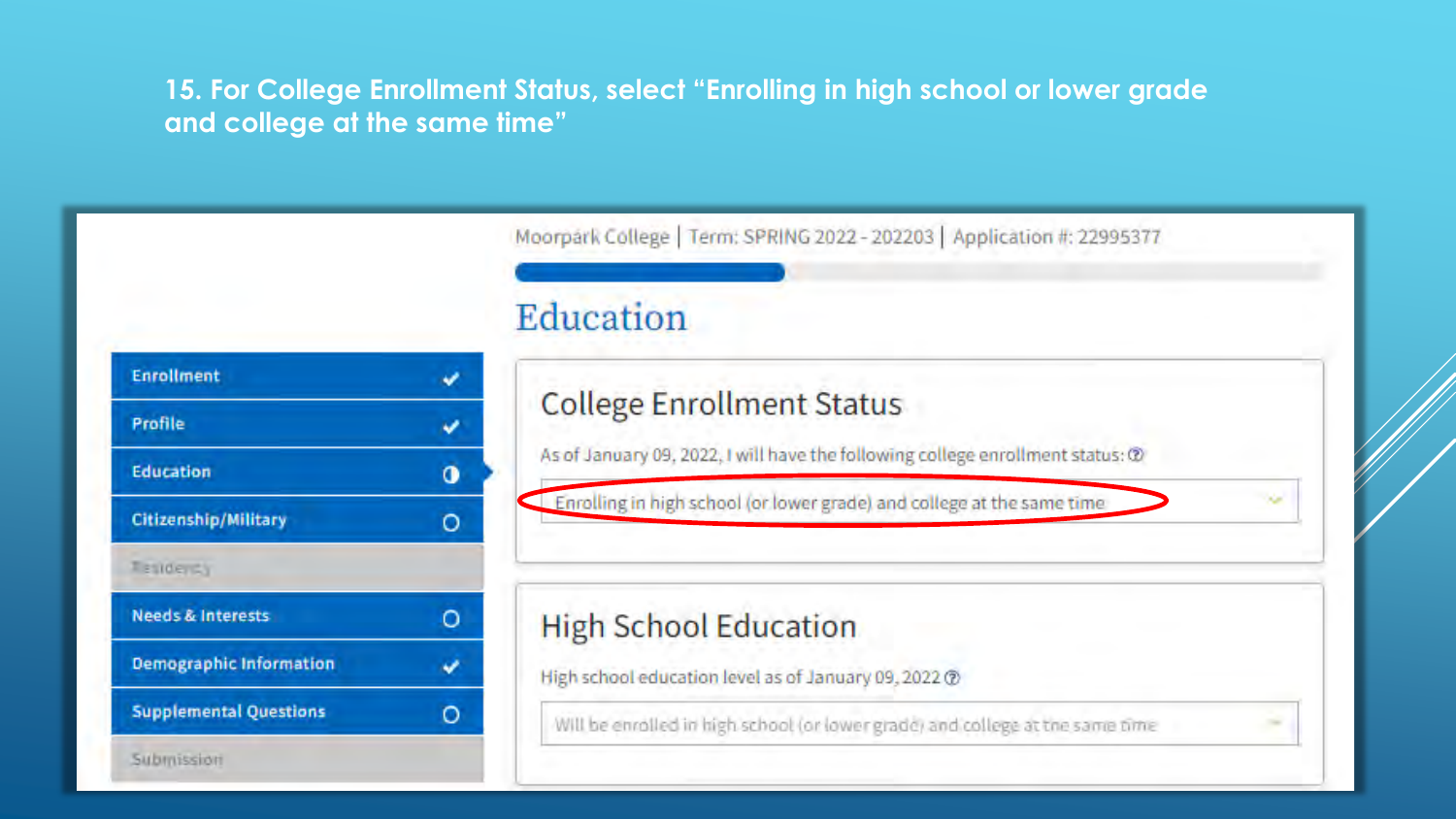**16. Under Last High School Attended, select "I attended high school," then select your country (United States of America), your state (California), and type the name of your high school in the gray box, and select it when it appears.**

| Last School Attended ®                                                                                          |  |
|-----------------------------------------------------------------------------------------------------------------|--|
| I attended high school.                                                                                         |  |
| Country ®                                                                                                       |  |
| United States of America (the)                                                                                  |  |
| State ®                                                                                                         |  |
| - Select a State -                                                                                              |  |
| Enter the name or city of the last school or homeschool you attended. Then make a selection<br>from the list. ® |  |
|                                                                                                                 |  |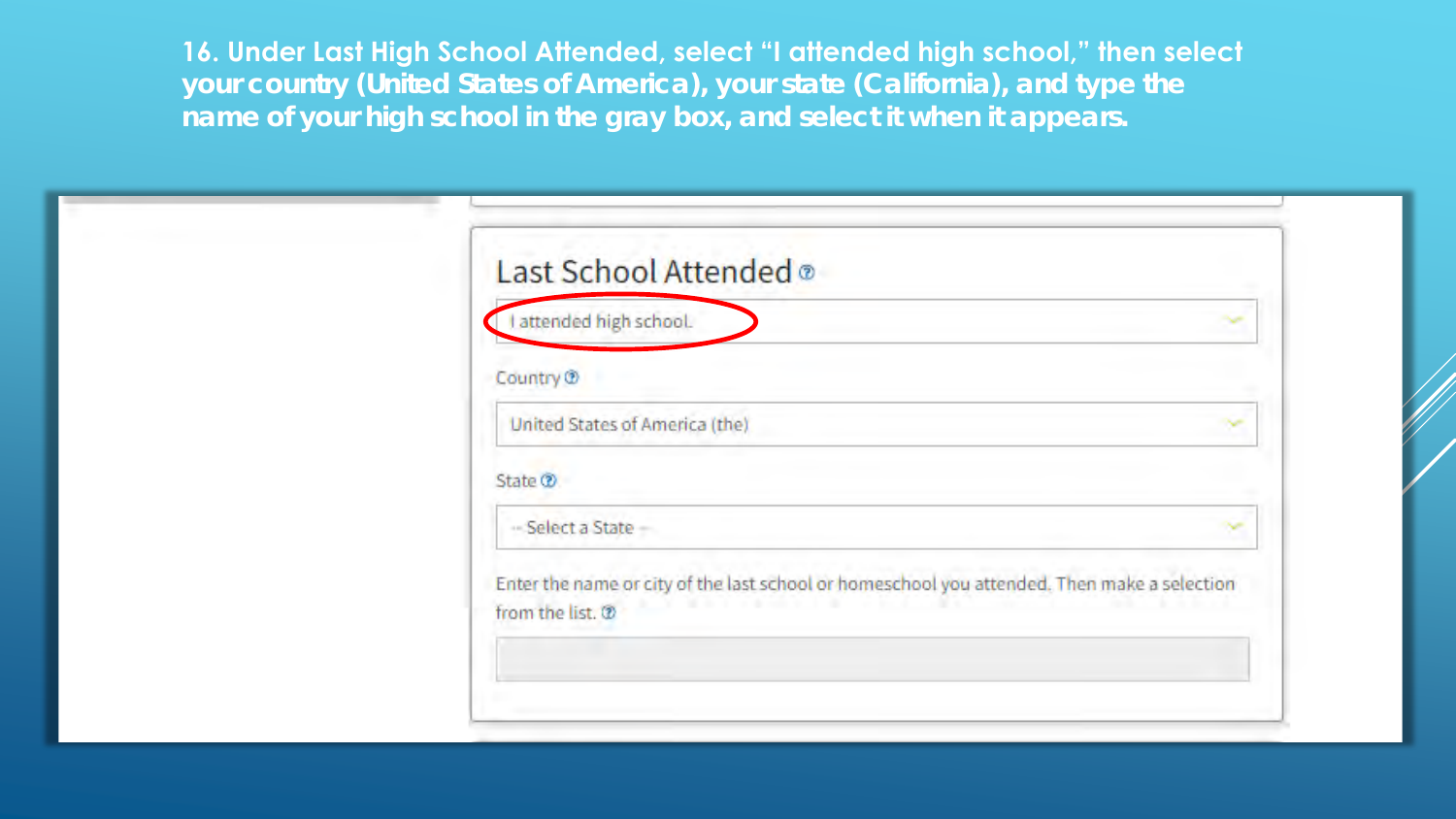**17. Under High School Transcript Information, provide the following information:**

*-* **The highest grade you completed in high school (not the grade you are currently in)**

- *-* **Your GPA at the time you completed that grades**
- *-* **The highest English course you have completed in high school, and the grade you received**

*-* **The highest Math course you have completed in high school, and the grade you received**

## **High School Transcript Information**

College staff use this information to provide guidance. Your responses will not affect your admission to college.

What was the highest grade you completed in high school?

 $-$  Select $-$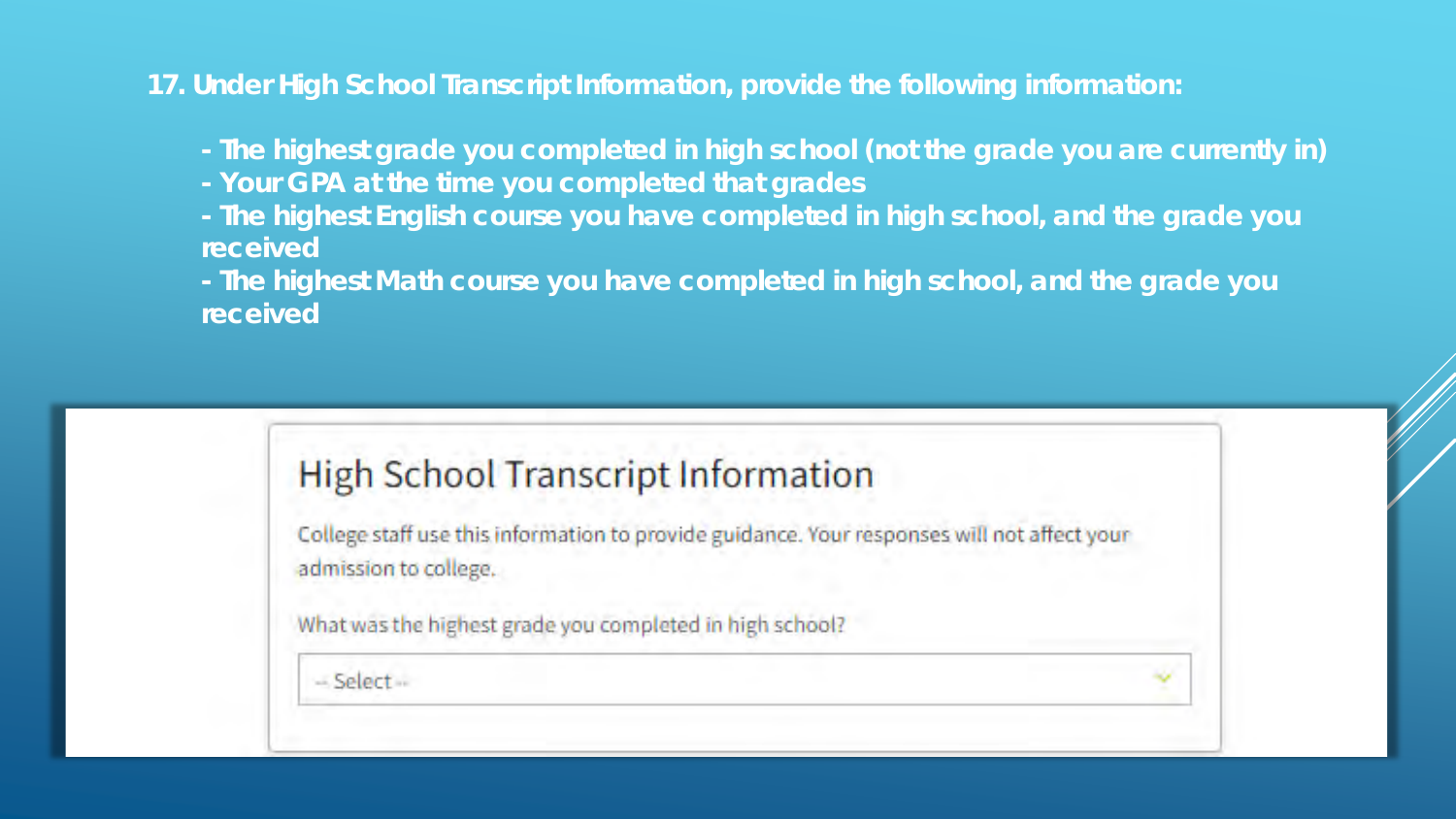**18. Under College Education, select "No Degree." Under College/Universities Attended, select "None." Then click Continue**

|      | <b>Colleges/Universities Attended</b>                                                         |  |  |
|------|-----------------------------------------------------------------------------------------------|--|--|
|      | Specify the number of colleges you have attended including those you are currently attending. |  |  |
| None |                                                                                               |  |  |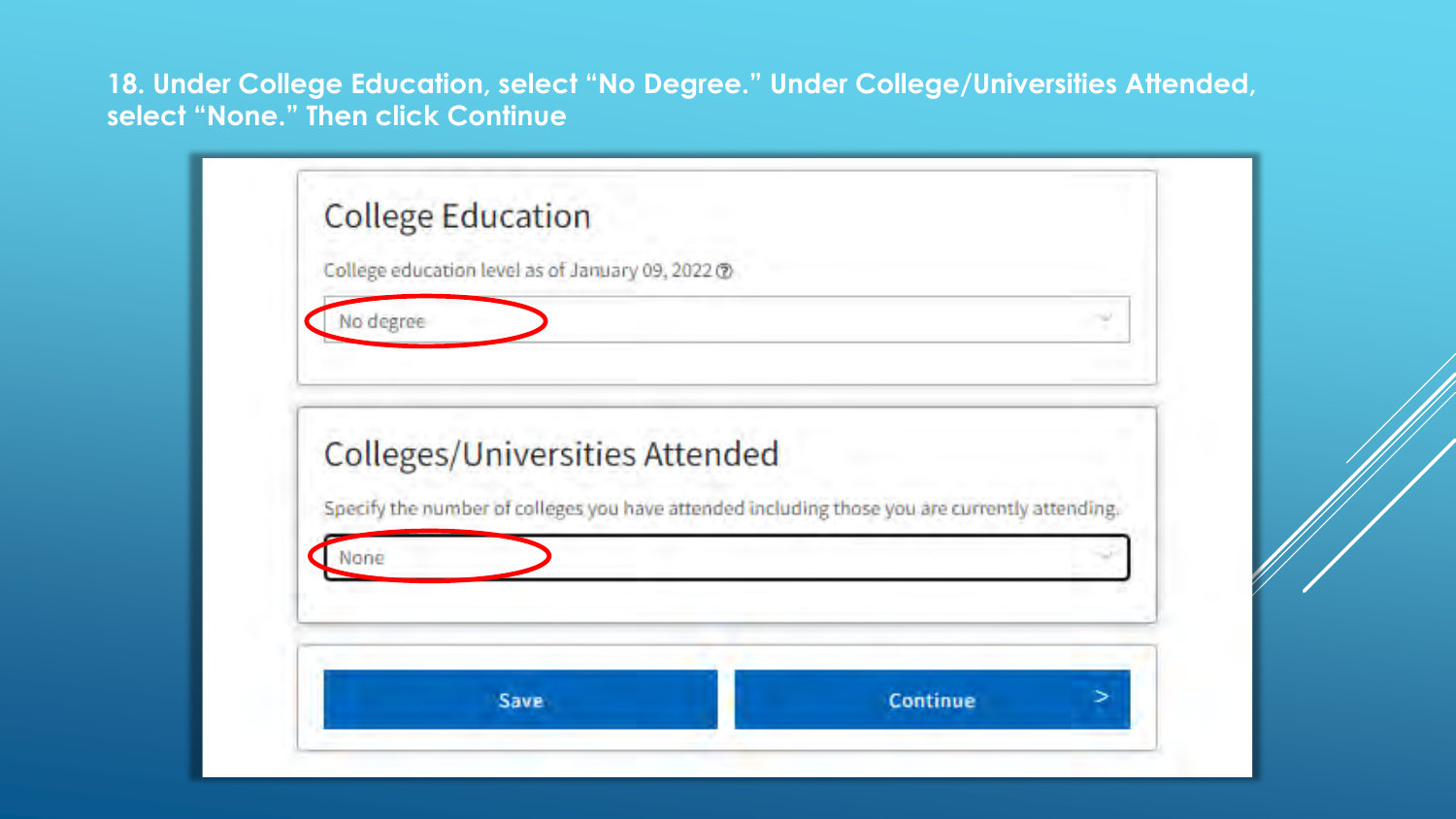**19. For Citizenship & Immigration, you may select "US Citizen" (see below left), or select "Other" and check the box for No Documents. Remember: citizenship is not required! For Military, select "None apply to me." Click Continue.**

|                                               |             | Citizenship & Immigration                                  |                     |
|-----------------------------------------------|-------------|------------------------------------------------------------|---------------------|
| Citizenship/Military                          |             | Citizenship & Immigration Status ®                         |                     |
|                                               |             | Other                                                      |                     |
| Citizenship & Immigration                     |             | If you are not a U.S. citizen, please enter the following: |                     |
| Citizenship & Immigration Status ®            |             | Visa Type                                                  |                     |
| U.S. Citizen                                  | <b>Sold</b> | Select Visa                                                | <b>The Contract</b> |
|                                               | OR          | O No documents                                             |                     |
| U.S. Military/Dependent of Military           |             | U.S. Military/Dependent of Military                        |                     |
| U.S. Military status as of January 09, 2022 @ |             | U.S. Military status as of January 09, 2022 @              |                     |
| None apply to me                              |             | None apply to me                                           |                     |
|                                               |             |                                                            |                     |
| Save<br>Continue                              | ⋗           | Save                                                       | Continue<br>⋗       |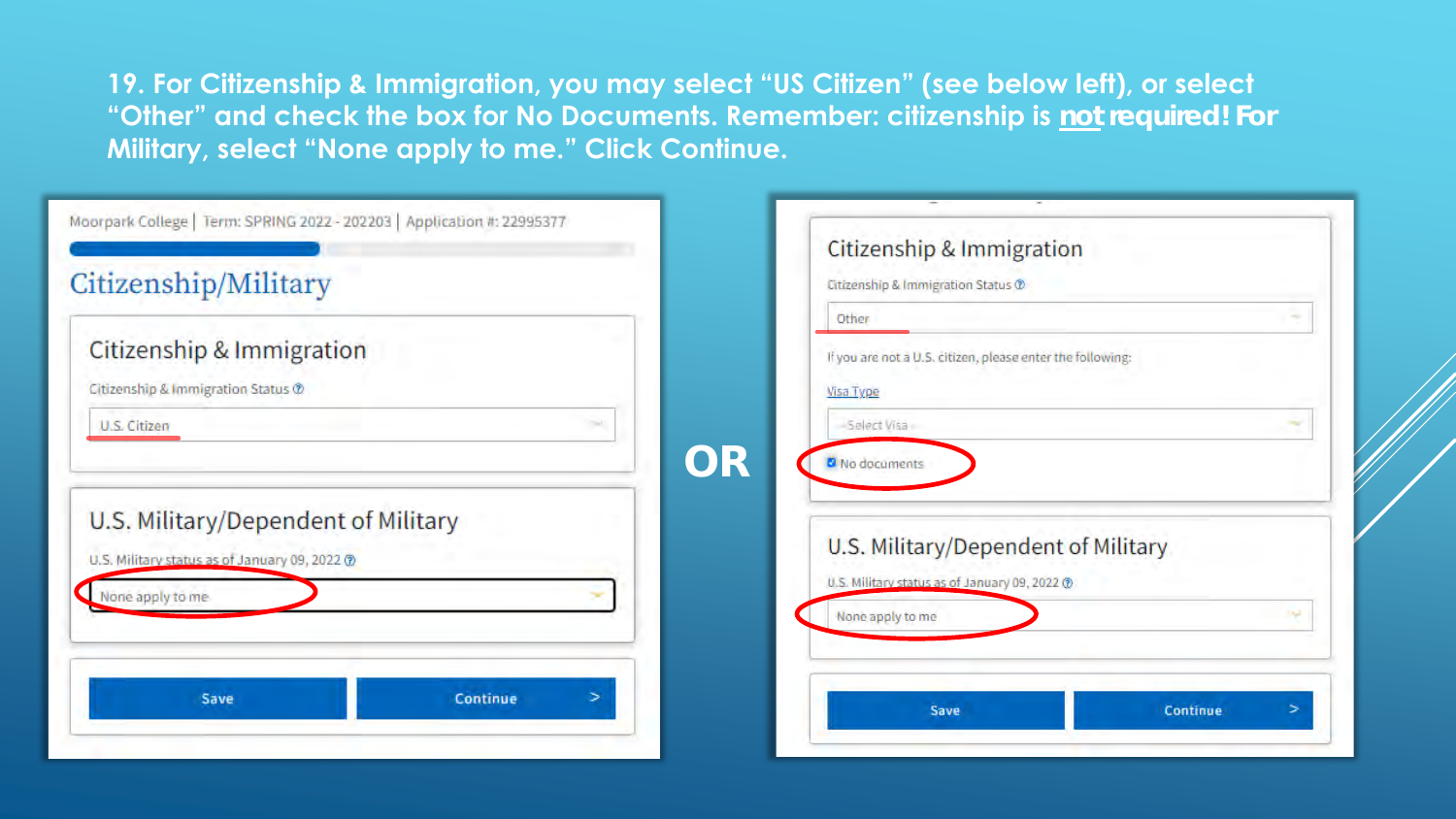#### **20. Answer the California Residence question according to your situation, but leave all Outof-State Activities unchecked.**

|                               |              | Moorpark College   Term: SPRING 2022 - 202203   Application #: 22995377                              |
|-------------------------------|--------------|------------------------------------------------------------------------------------------------------|
|                               |              | Residency                                                                                            |
| <b>Enrollment</b>             | v            |                                                                                                      |
| Profile                       | $\checkmark$ | California Residence                                                                                 |
| Education                     | v            | Has your parent or guardian lived in California continuously since January 09, 2020? ®<br>O Yes O No |
| Citizenship/Military          | v            |                                                                                                      |
| <b>Residency</b>              | $\bullet$    |                                                                                                      |
| <b>Needs &amp; Interests</b>  | $\circ$      | <b>Out-of-State Activities</b>                                                                       |
| Demographic Information       | $\checkmark$ | As of January 19, 2020, has your parent or guard an engaged in any of the following activities?      |
| <b>Supplemental Questions</b> | $\circ$      | Check each activity wat applies.                                                                     |
| Submission                    |              | Taxes were paid outside of Schornia @                                                                |
|                               |              | Registered to vote patside of Californ                                                               |
|                               |              | Declared esidency at a college or university outside of California ®                                 |
|                               |              | □ Filed iosa lawsuit or divorce outside of California                                                |
|                               |              |                                                                                                      |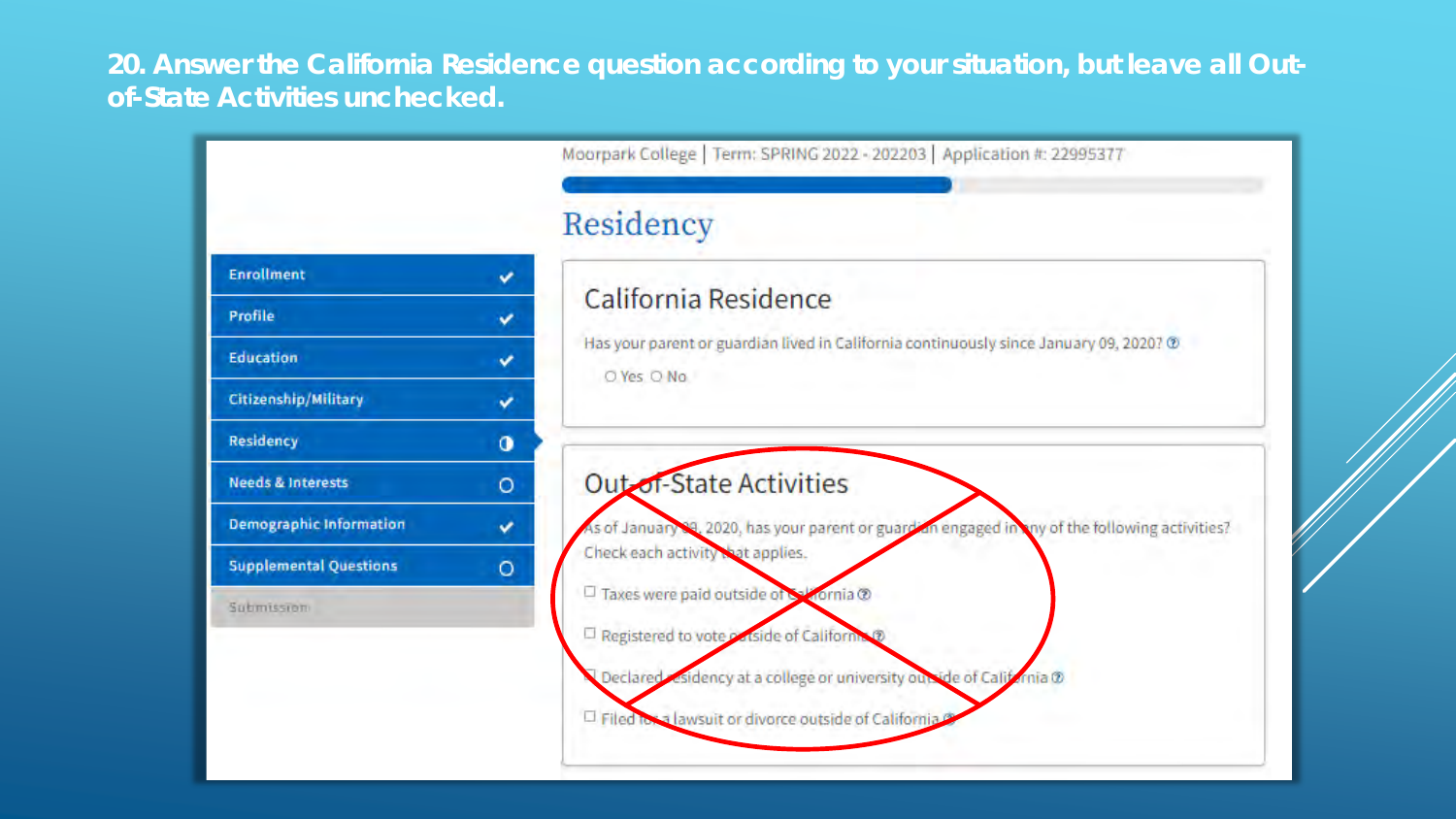#### 21. Answer the Special Residency Categories according to your situation, then click Continue

## **Special Residency Categories**

At any time in the last 24 months were you determined to be homeless by any of the following agencies? @

- · High school or school district homeless liaison
- . Emergency shelter or transitional housing program
- . Director of a runaway or homeless youth basic center or transitional living program



Have you ever been in court-ordered foster care? ®

O Yes O No.

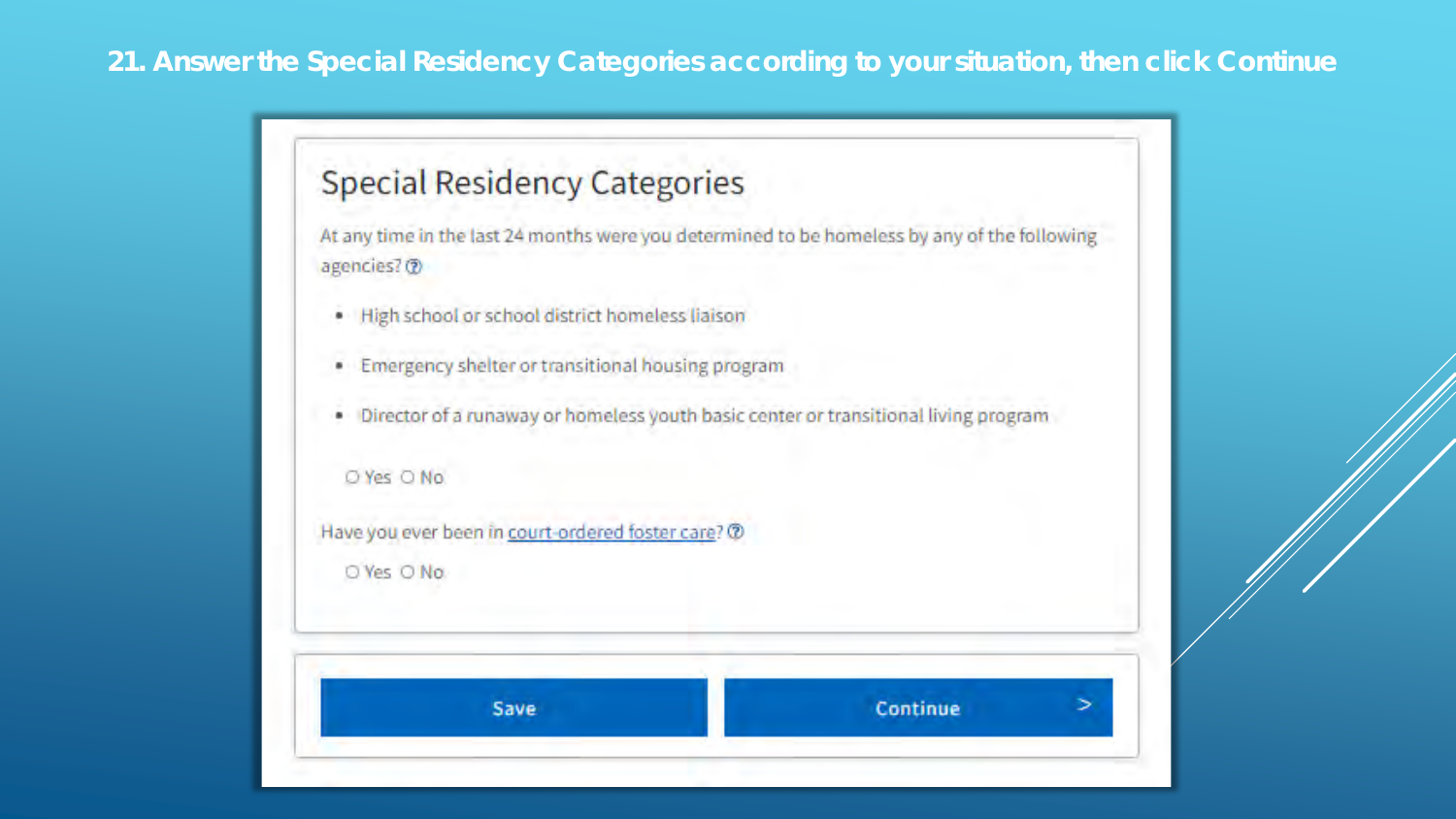22. Answer "Yes" to the Main Language question. Answer "No" to both Financial Assistance Questions (Articulated classes are free, and no financial aid is needed or offered for them)

Moorpark College | Term: SPRING 2022 - 202203 | Application #: 22995377

## **Needs & Interests**

This information you provide on this page will not be used in making admission decisions and will not be used for discriminatory purposes.

#### Main Language

Yes O No

O Yes O No

Are you comfortable reading and writing English?

## **Financial Assistance**

Are you interested in receiving information about money for college? O Yes O No Are you receiving TANF/CalWORKs, SSI, or General Assistance?

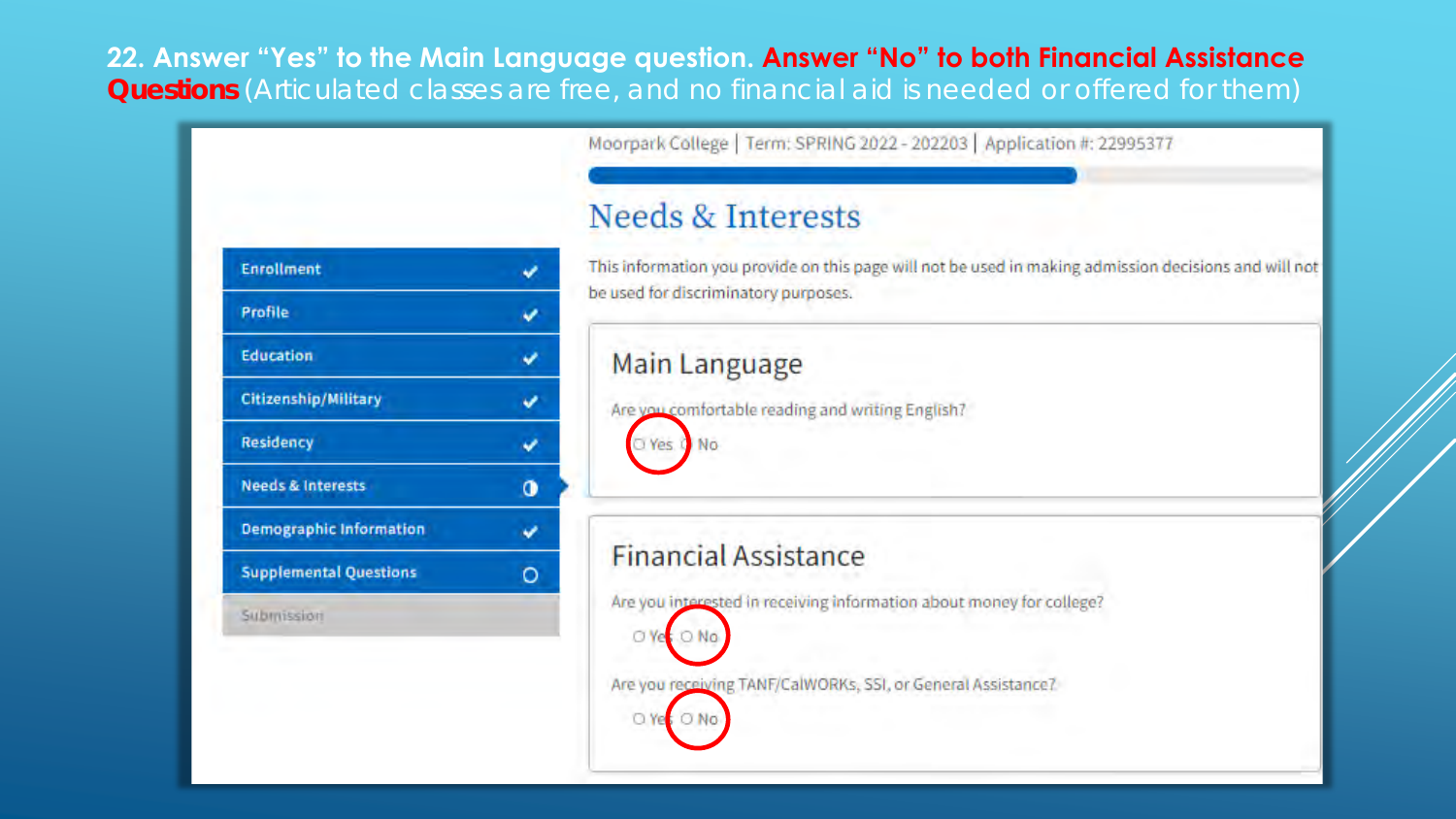**23. For Athletic Interest, select "No, I am not interested in participating in a sport…" (**This option can be changed if you attend Moorpark College *after* high school.)

**24. Do not select any Programs & Services, as these do not apply to students in high school articulated classes. Click "Continue."**

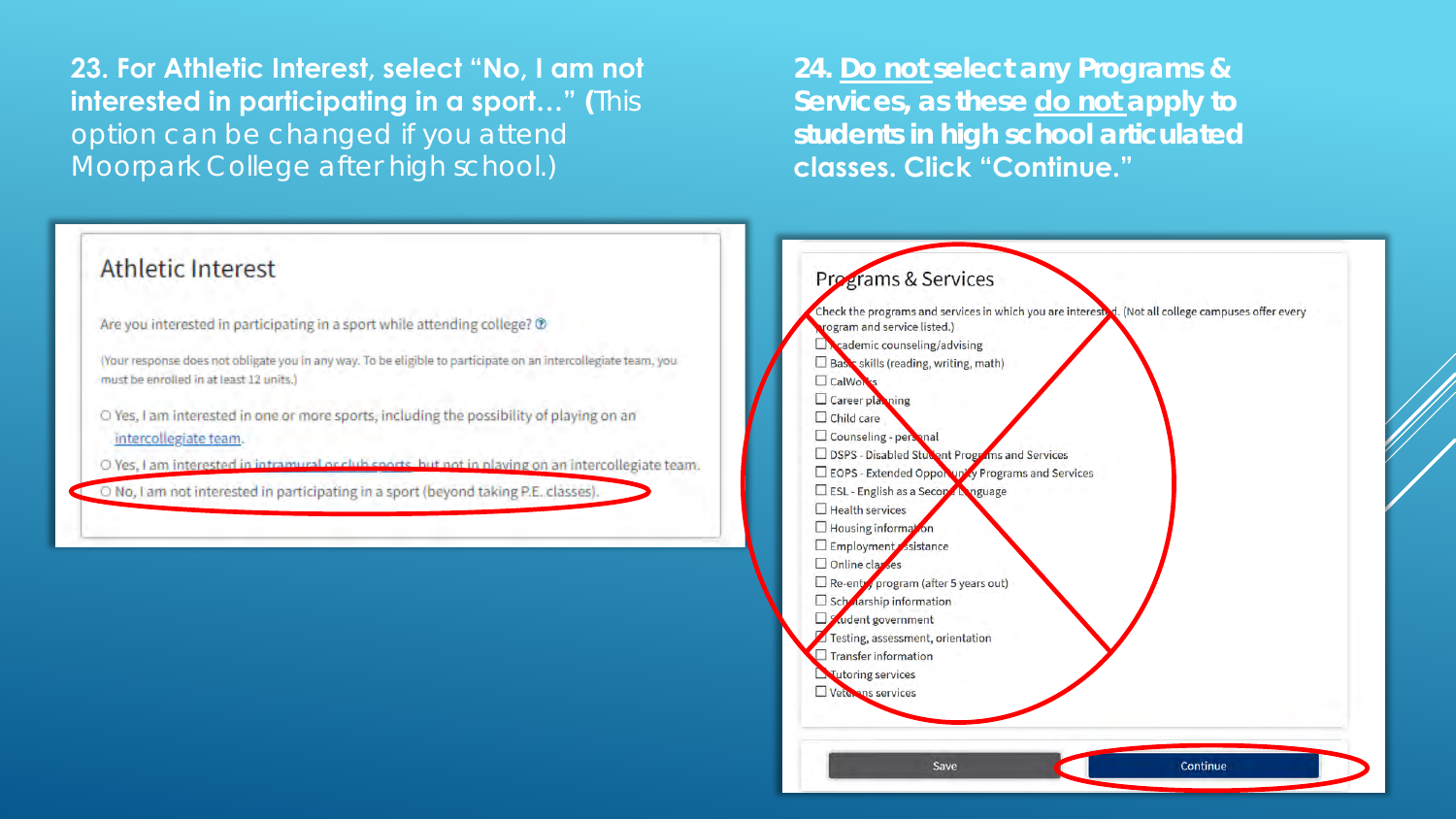### 25. Complete the Demographic Information if you wish- it is optional and voluntary.

| <b>Enrollment</b>              |  |
|--------------------------------|--|
| Profile                        |  |
| <b>Education</b>               |  |
| <b>Citizenship/Military</b>    |  |
| <b>Residency</b>               |  |
| <b>Needs &amp; Interests</b>   |  |
| <b>Demographic Information</b> |  |
| <b>Supplemental Questions</b>  |  |
| Submission                     |  |

## Demographic Information

#### Gender/Transgender

This information will be used for state and federal reporting purposes. It is optional and voluntary and will not be used for a discriminatory purpose."Gender" in this context, means a person's sex, or a person's gender identity and gender expression.

G

Do you consider yourself transgender? @

#### -- Select Gender --

- Select Transgender Response

#### **Sexual Orientation**

By California law, the California Community Colleges collect voluntary demographic information regarding the sexual orientation, gender identity, and gender expression of students.

- . This information is used for summary demographic reporting and will not be used for a discriminatory purpose.
- . Your responses are kept private and secure.
- · Providing this information is optional.

Please indicate your sexual orientation ®

- Select Sexual Orientation -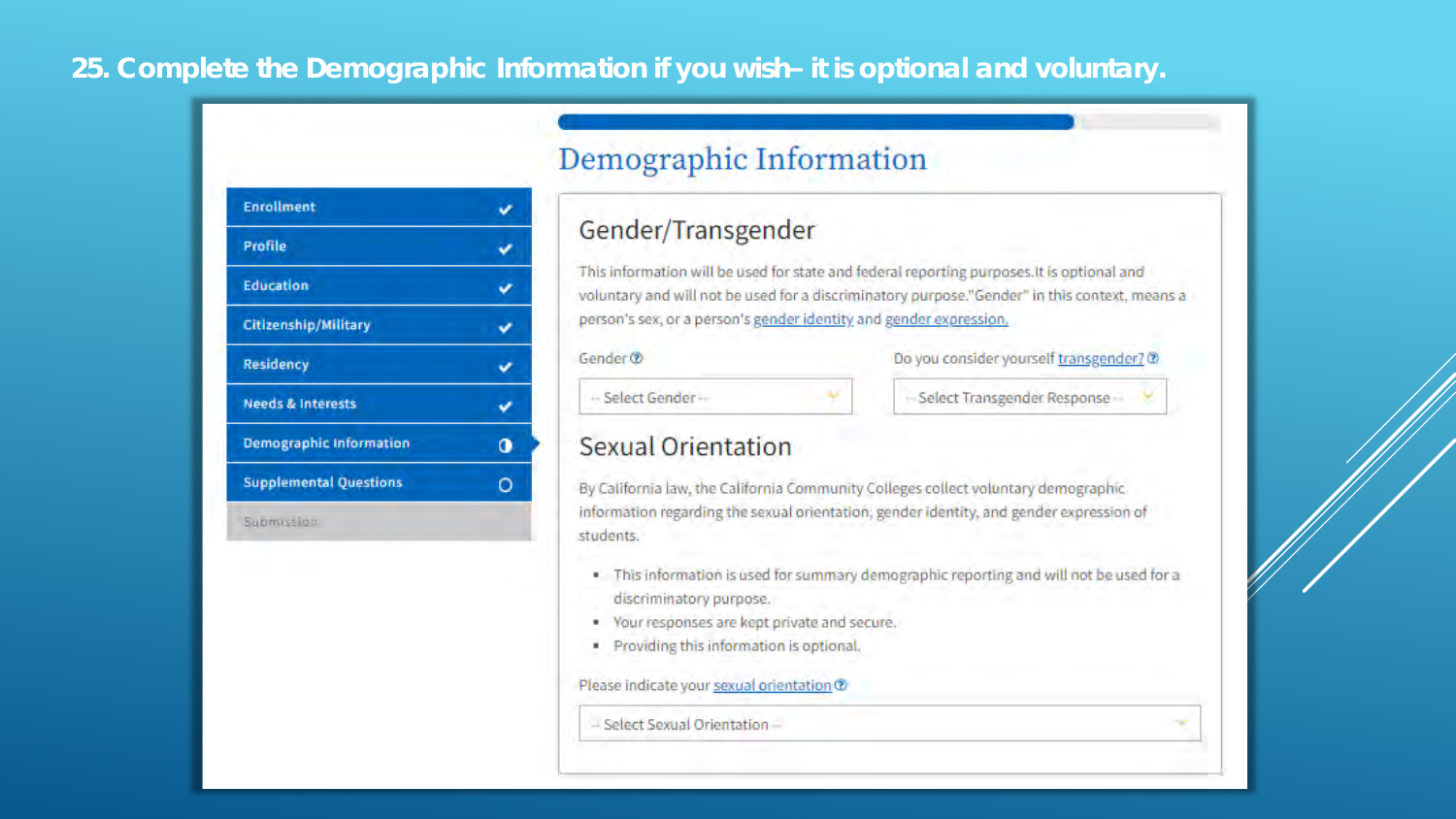26. Enter the education level(s) of your parent(s) or guardian(s) then select your Race/Ethnicity. Click Continue

#### Parent/Guardian Educational Levels

Regardless of your age, please indicate the education levels of the parents and/or guardians who raised you.

#### Parent or Guardian 1 ®

- Select Education Level -

Parent or Guardian 2 ®

- Select Education Level -

#### Race/Ethnicity

Per U.S. Department of Education guidelines, colleges are required to collect this racial and ethnic data.

Check the box below if you identify as Hispanic or Latino. If you indicate that you are Hispanic or Latino, you will have the option to select more specific ancestry groups.

Are you Hispanic or Latino?

O Yes O No

Check all of the ethnicity, nation, and ancestry groups that you identify with. When you select a major ethnicity group, you will have the option to select more specific ancestry groups. Select all that apply.

 $\square$  Asian

□ American Indian or Alaska Native

□ Black or African American

Native Hawaiian or Other Pacific Islander

□ Middle Eastern or North African

 $\square$  White

Save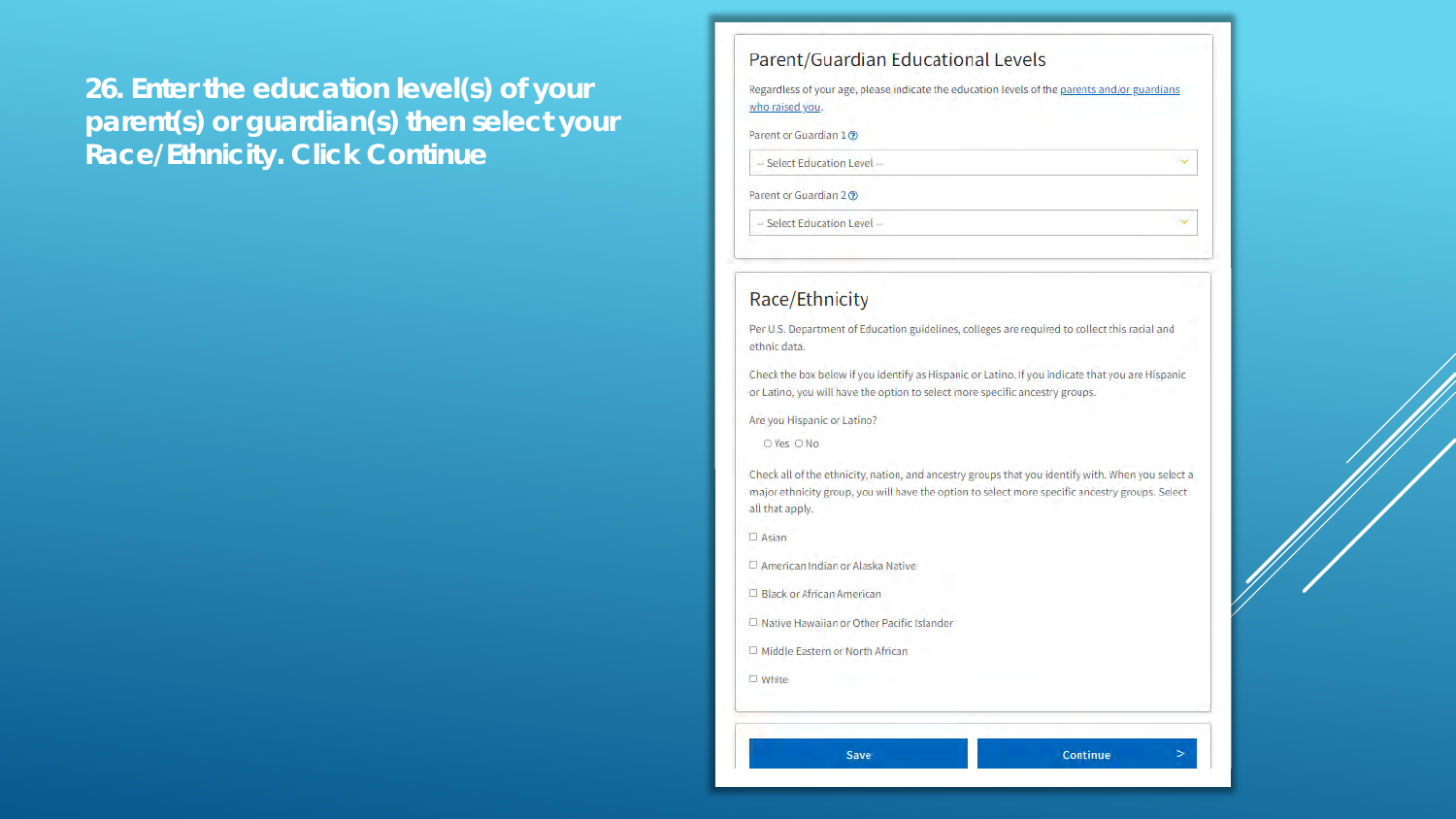### 27. Answer the Supplemental Questions according to your needs and preferences, then click Continue

| Emailment.                      |   |
|---------------------------------|---|
| <b>Profile</b>                  |   |
| Education                       |   |
| Otlassible/Military             |   |
| <b>Retidency</b>                |   |
| <b>Heeds &amp; Interests</b>    |   |
| Demographic information         |   |
| Supplemental Questions          | Æ |
| <b>Company</b><br><b>Limits</b> |   |

#### Supplemental Questions

Moorpark College would like to gutter some additional information on your application to college... The following quantions are cuquined but base incidenting on any administers, impressibilities curricular decisions. Answers are kept confidential and and not involved in the admissions process.

Disposition a physical levitation math as a bitaring, spench, smaal, moduley or funantempelement and/or learning disability?

**CONTRACTOR** 

Responsible first processing of splings childens in your family? Nether journtester or lather Reported and received

**Citing Different** 

Reciproclassicated by participating in Student Activities? **DYm DR** 

Do you road to arrange for child care in order to attend diamen?

**El Ven El No** 

(low you been last off or terminated from your job, and long-term unemployed, and would like **Inducted anothering** 

**TEVes El No** 

Antycula military with tan with a juryice-contected disability?

**CONDRO** 

Ani you intinveted in participating is a program that provides extra support and helps first year. college students?"

**CIVING IVE** 

Ale you corrommed whose how you are going to pay for lood and housing while you written milion?

**El Ven El No** 

Do you have someone in your life that you can discuss polices missed guardians with?

**Circuit No.** 

On you plan on frantismin to a local journal rolling fixe CSU Diserval Blunds or California Lutheran University?

**CITIONS** 

Street

Continue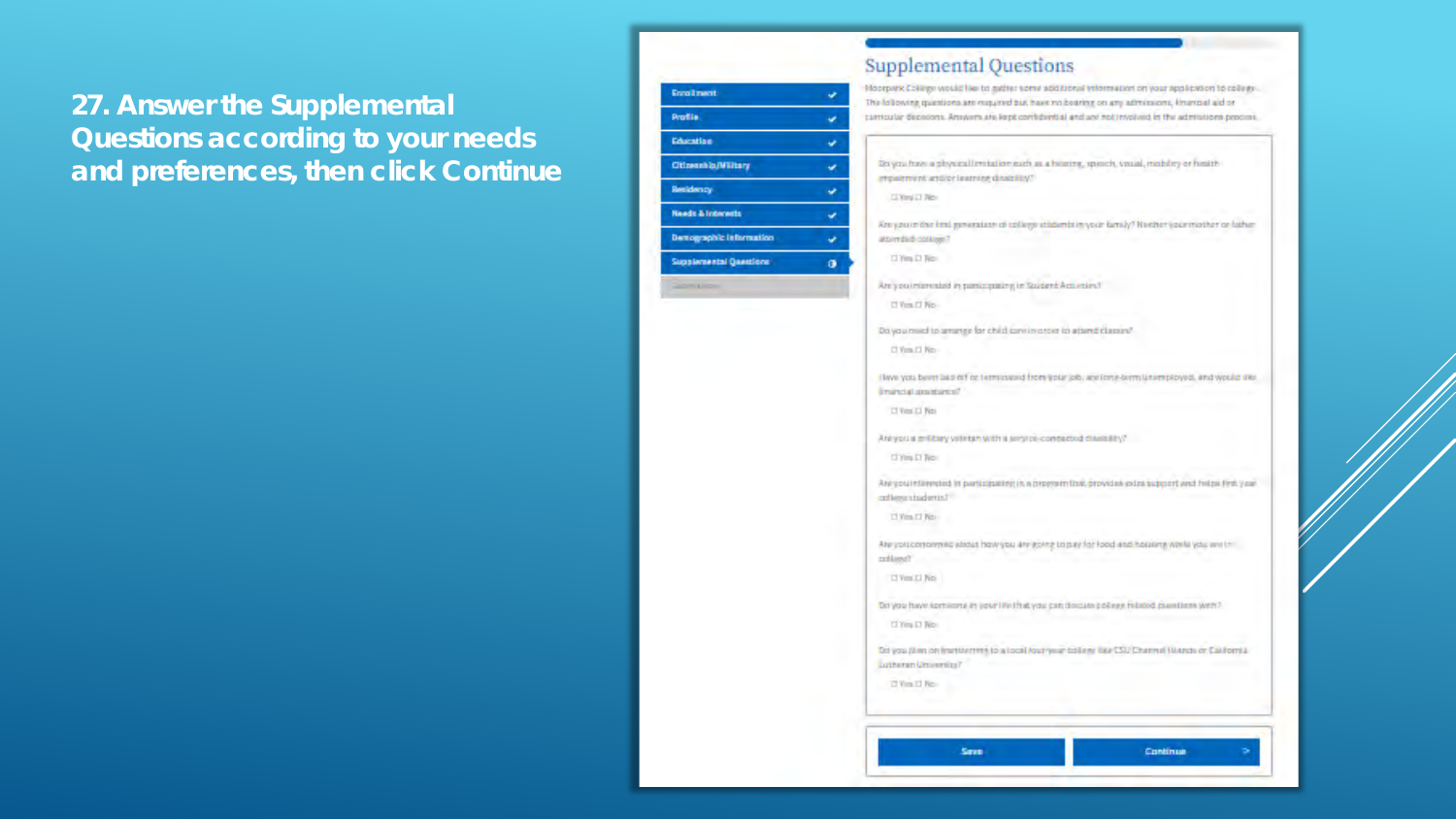28. If you wish to review you application, click Review My **Application. Select "I Consent"** to release your application information to the college.

| <b>Enrollment</b>              |  |
|--------------------------------|--|
| Profile                        |  |
| Education                      |  |
| Citizenship/Military           |  |
| Residency                      |  |
| <b>Needs &amp; Interests</b>   |  |
| <b>Demographic Information</b> |  |
| <b>Supplemental Questions</b>  |  |
| Submission                     |  |

#### Submission

#### **Review Your Responses** Save as PDF

We recommend that you review your responses to ensure you've provided complete and accurate information.

**Review My Application** 

#### Request for Consent to Release Information

Lauthorize the Chanceltor's Office, California Community Cotleges, and the community colleges I am attending to release necessary personal information contained in my education records. including my Social Security number, for the purposes described below. To learn more about how your personal information is stored and used, see the Privacy Policy. @

- . To federal or state agencies to evaluate jointly administered programs or to comply with reporting requirements;
- . To data matching services to measure student success in transferring to four-year colleges or universities:
- . To colleges, universities, or government agencies to promote outreach to students and to enhance transfer:
- . To the California Student Aid Commission to facilitate the award of financial aid; and
- . To organizations or agencies assisting the Chancellor's Office or the community colleges you attend with research and analysis.

**O Lconsent** O I do not consent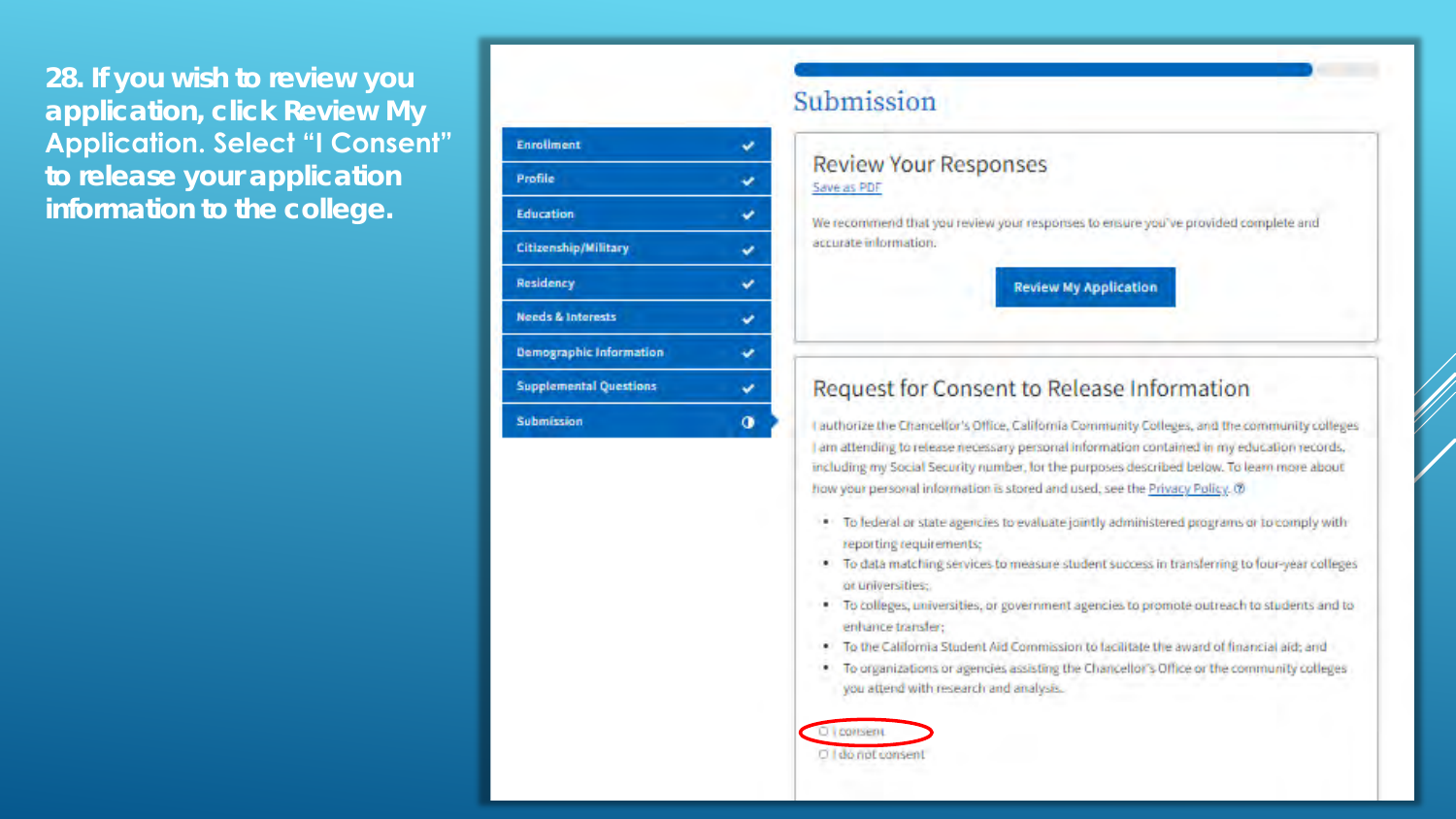29. After reading the information, check the two boxes circled below, then click "Submit My **Application."** 

#### **Submit Your Application**

You are about to submit your application to Moorpark College. NO CHANGES can be made to your application once it is submitted.

California state law\* allows you to submit your application and residency information online with an electronic signature verification. Your completion of this page will provide the necessary verification for electronic submission. The security and privacy of the information in your submitted application are protected as described in the CCCApply Privacy Policy.

\* Section 54300 of subchapter 4.5 of chapter 5 of division 6 of title 5 of the California Code of Regulations.



Checking here, I, TJ Hess, declare that: @

- . All of the information in this application pertains to me.
- . Under penalty of perjury, the statements and information submitted in this online admission application are true and correct.
- . I understand that falsification, withholding pertinent data, or failure to report changes in residency may result in District action.
- . I understand that all materials and information submitted by me for purposes of admission become the property of Moorpark College.
- Checking here, I, TJ Hess, acknowledge understanding that: @
- . Federal and state linancial aid programs are available and may include aid in the form of grants, work study, and/or any available student loans. I am aware that I may apply for assistance for up to the total cost of my education including enrollment fees, books & supplies, transportation, and room and board expense.
- I may apply for financial assistance if I am enrolled in an eligible program of study ٠

**Submit My Application** 

ote: CCC Jbnit t

certificati hether<sup>1</sup>

ww.ica